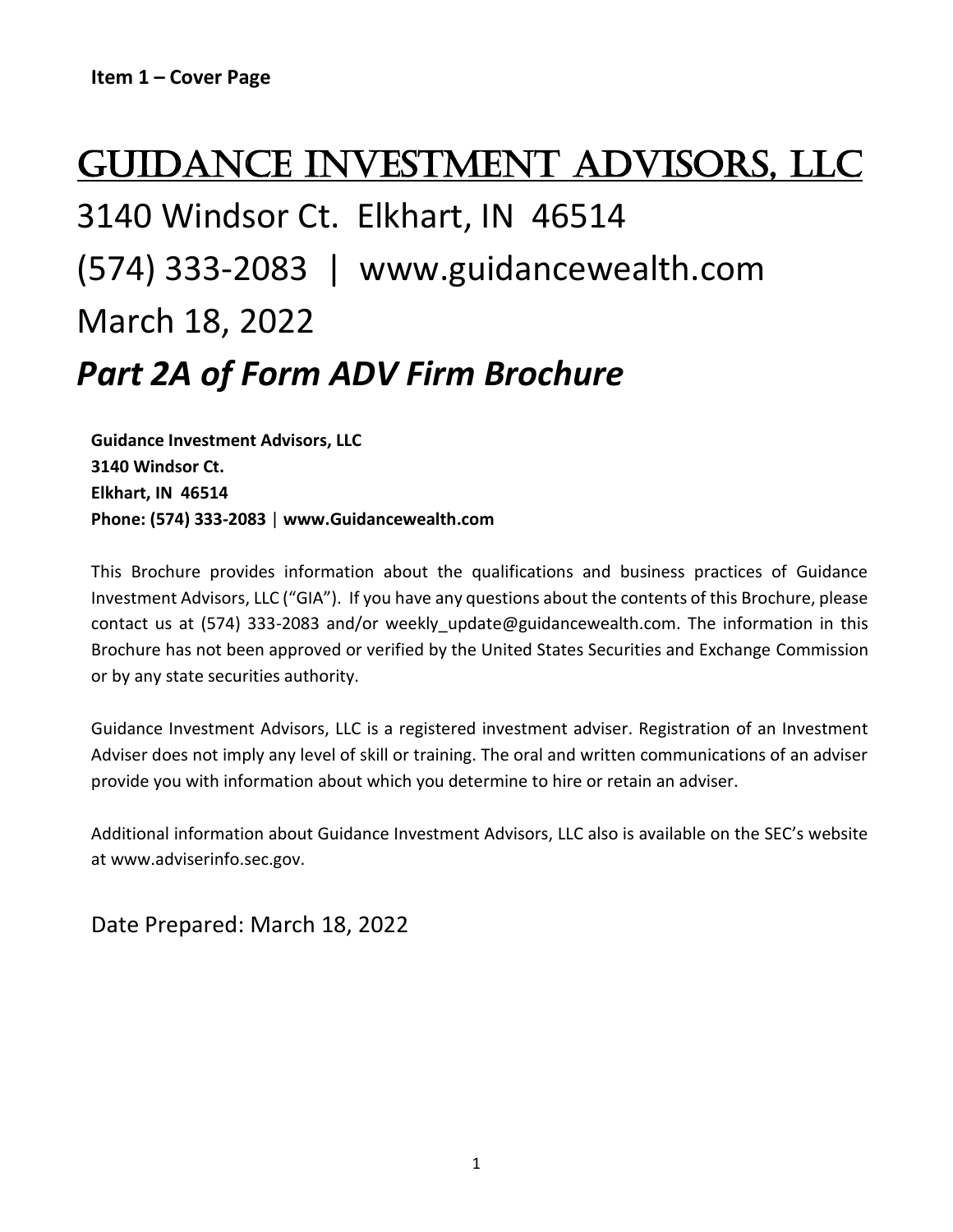# **Item 2 – Material Changes**

The last annual update of the Form ADV Part 2 was 3/23/2021. Since the last annual update, Guidance Investment Advisors, LLC has made the following changes to our business as described below:

Our last annual update to this brochure was March 23, 2021. Material changes may be found in Item 10 Other Financial Industry Activities and Affiliates under the section entitled Professional Business Relationships. Clarifying language was added regarding insurance commissions being paid to some of our investment adviser representatives for outside business activities which involve insurance products.

We have updated Item 8 to better describe how we consider the various types of mutual fund fees and costs when we select investments for you.

And in Item 5 Fees and Compensation under the section entitled Portfolio Management Service Fees, language was added regarding possibility of negotiable fees for long-standing clients and family members of long-standing clients.

We will further provide you with a new Brochure as necessary based on changes or new information, at any time, without charge. Currently, our Brochure may be requested by contacting us by phone at (574) 333-2083 or by email at weekly\_update@guidancewealth.com.

Additional information about Guidance Investment Advisors, LLC ("GIA") is available via the SEC's web site www.adviserinfo.sec.gov. This site also provides information about any persons affiliated with GIA who are registered, or are required to be registered, as investment adviser representatives of GIA.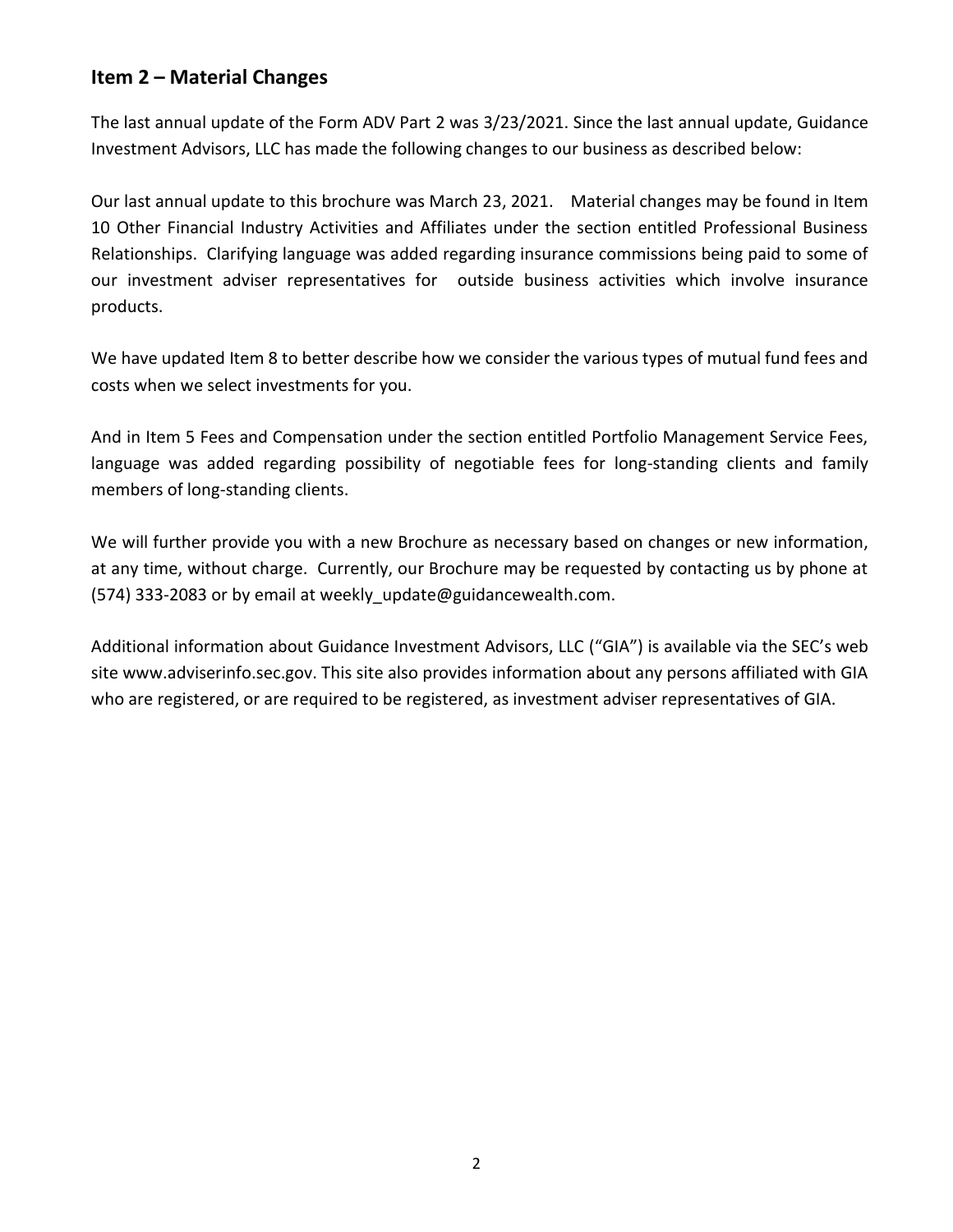# **Item 3 – Table of Contents**

| <b>Item</b> | <b>Title</b>                                                                             | Page |
|-------------|------------------------------------------------------------------------------------------|------|
| 1           | Cover page                                                                               | 1    |
| 2           | <b>Material Changes</b>                                                                  | 2    |
| 3           | <b>Table of Contents</b>                                                                 | 3    |
| 4           | <b>Advisory Business</b>                                                                 | 4    |
| 5           | <b>Fees and Compensation</b>                                                             | 6    |
| 6           | Performance-Based Fees and Side-by-Side Management                                       | 9    |
| 7           | <b>Types of Clients</b>                                                                  | 9    |
| 8           | Methods of Analysis, Investment Strategies and Risk of Loss                              | 10   |
| 9           | Disciplinary Information                                                                 | 13   |
| 10          | Other Financial Industry Activities and Affiliations                                     | 13   |
| 11          | Code of Ethics, Participation or Interest in Client Transactions and Personal<br>Trading | 14   |
| 12          | <b>Brokerage Practices</b>                                                               | 16   |
| 13          | <b>Review of Accounts</b>                                                                | 19   |
| 14          | <b>Client Referrals and Other Compensation</b>                                           | 19   |
| 15          | Custody                                                                                  | 19   |
| 16          | <b>Investment Discretion</b>                                                             | 20   |
| 17          | <b>Voting Client Securities</b>                                                          | 20   |
| 18          | <b>Financial Information</b>                                                             | 20   |
| 19          | Requirements of State-Registered Advisers (not applicable)                               |      |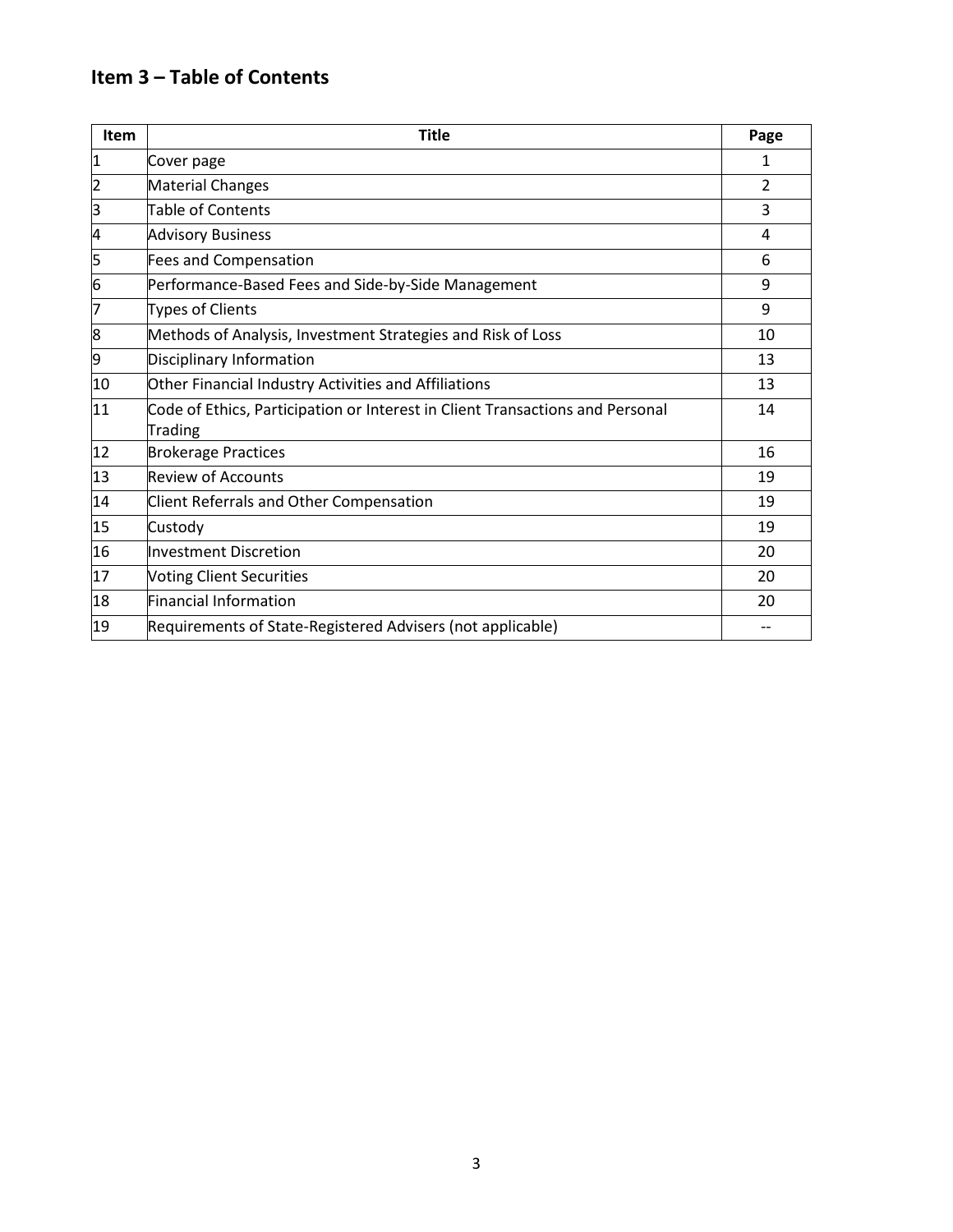# **Item 4 – Advisory Business**

**Guidance Investment Advisors, LLC ("GIA")** is an independent, fee-based, SEC Registered Investment Adviser (RIA) firm. SEC Registration does not imply any level of skill or training. GIA was founded in August 2010, to act as a dedicated Investment Adviser firm for Guidance Wealth, LLC (GW). Guidance Wealth is a wealth management and financial services firm founded in 2009 and operates as a DBA for Guidance Investment Advisors, LLC. John McSorley is the principal owner of GIA and he is also an investment adviser representative for the company.

GIA specializes in managing financial assets for individuals, families, estates, trusts, and group retirement plans. GIA is primarily focused on the selection and monitoring of specific non-proprietary investments, then using these investments inside a set of actively managed portfolio models. Advisory services are typically performed in exchange for a fee which is calculated as a fractional percentage of assets managed (see item 5 for details on our fees).

At GIA, our overarching desire is to have a continued working relationship with our clients. We are aware that many people are hesitant to engage the services of an investment advisor merely on the recommendation of another person. We also understand that no one wants to be charged for an initial consultation only to find out they may not need our assistance. Similarly, we have no desire to enter into an advisory agreement unless there is a good working relationship between the parties and our services can be beneficial to the client. For these reasons, we offer the initial consultation without obligation and at no charge. This approach provides the potential client and GIA an opportunity to address any questions prior to entering into any contractual arrangement.

Each client has different objectives and desires, which are determined during the initial consultation, and reaffirmed periodically. Clients determine the level of risk they are willing to take with their assets and their estimated time horizon. The term "time horizon" refers to the amount of time clients feel they have before they think they will start spending the assets in their account, whether it be for their own retirement or some other financial objective.

#### **Investment Advisory Services**

GIA provides discretionary portfolio management and retirement plan consulting services. Nondiscretionary portfolio management is available on a case-by-case basis for retirement plans as well as for some private clients under special circumstances.

**Portfolio Management.** GIA offers active money management services for individuals, high net worth individuals, families, corporations and not-for-profits, employer-sponsored pensions and qualified plans, trusts and foundations.

**Investment Philosophy.** We believe strong long-term investment results and the accumulation of wealth are best achieved through the compounding of reasonable gains and risk management. We believe that if we can mitigate the major market cycle downturns and capture sizeable portions of major market up-trends we should not only protect client assets, but the long-term value of those assets should grow over time.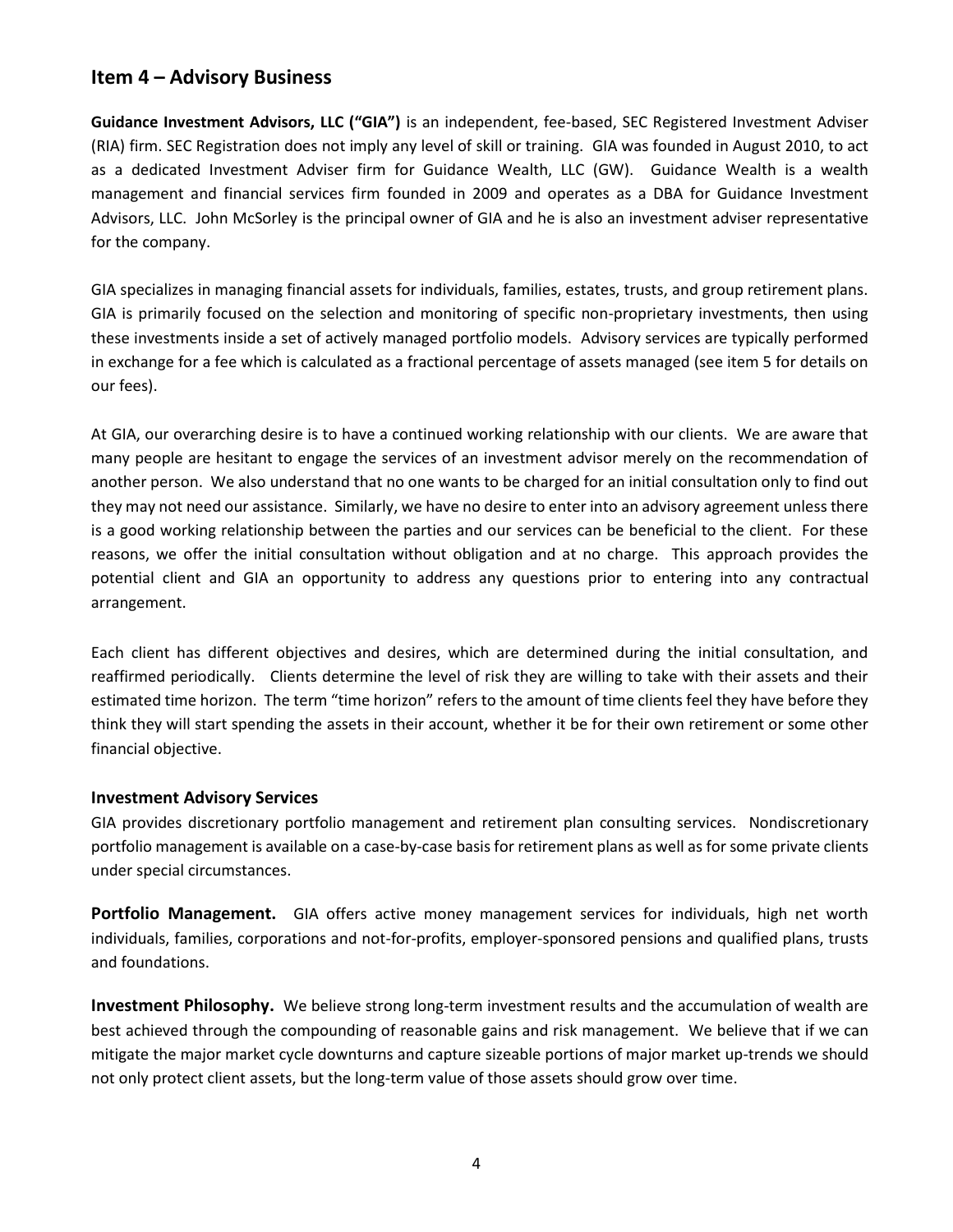**Investment Strategy.** We employ a flexible investment strategy with the freedom to invest in all asset classes. We combine fundamental and technical analysis in seeking to profit from market trends, biases and the future expectations of companies, industries, regions and countries. We use a variety of mutual funds or exchange traded funds, stocks, bonds, commodities, as well as separate account managers in the management of client assets. We primarily use mutual funds in most of our investment strategies. Our driving objectives in investment strategies are diversification, discipline and consistent favorable and competitive returns.

Item 8 of this brochure further describes our Methods of Analysis, Investment Strategies and Risks of Loss.

Clients are advised to promptly notify GIA if there are changes in their financial situation or investment objectives or if they wish to impose any reasonable restrictions upon GIA's management services. Clients may impose reasonable restrictions or mandates on the management of their account (e.g., require that a portion of their assets be invested in socially responsible funds) if, in GIA's sole discretion, the conditions will not materially impact the performance of a portfolio strategy or prove overly burdensome to its management efforts.

**401(k) and 403(b) Account Management.** GIA also provides investment advisory services to 401(k) and 403(b) Plans and Plan Sponsors, as well as offering guidance and assistance with the decision making process to participants. However, GIA does not provide direct investment advice to plan participants unless they become a private client. Presently, GIA does not provide investment advisory services to a third-party investment manager or fund, nor does GIA provide any trading signals to other registered investment advisory firms.

**Employer-Sponsored Retirement Plan Consulting.** Under ERISA, plan fiduciaries are required to act with the skill, knowledge and expertise of a prudent expert with respect to plan-related decisions regarding investments, service providers, plan administration, and general ERISA compliance issues. If they do not have this expertise they are required to obtain it, or risk personal liability. GIA offers fiduciary level advisory services, as well as assisting plan sponsors with various aspects of ERISA plan management, including plan design, investment due diligence, vendor searches, fee analysis, employee education and other fiduciary guidance for plan sponsor retirement plan committees.

**Plan Design.** Through our relationships with multiple nationally recognized plan recordkeeping, benefits consulting and "third party administration" (TPA) firms, GIA is positioned to help clients design, implement and maintain an effective retirement plan for their business and employees.

**Suitability, Fee Analysis and Vendor Searches.** The task of researching and understanding plan provider services, investment options and total plan fees can overwhelm even the most diligent plan sponsor. GIA can provide assistance with determining whether or not current plan fees are reasonable and whether the current plan is designed in the best interest of participants. If desired, GIA can help build a Request for Proposal and search for suitable vendor relationships.

**Employee Education & Communication.** GIA representatives deliver customized education presentations. During these presentations, GIA provides retirement education and basic planning, including an overview of plan investment options and instruction on selecting an appropriate portfolio design strategy based on a participant's time horizon and risk tolerance. GIA does not provide certified financial planning, legal or tax advice to plan sponsors or participants. However, company executives and individual participants can contact us directly and we or an affiliate will provide such services for them on an individual basis, separately from the services being provided to the plan.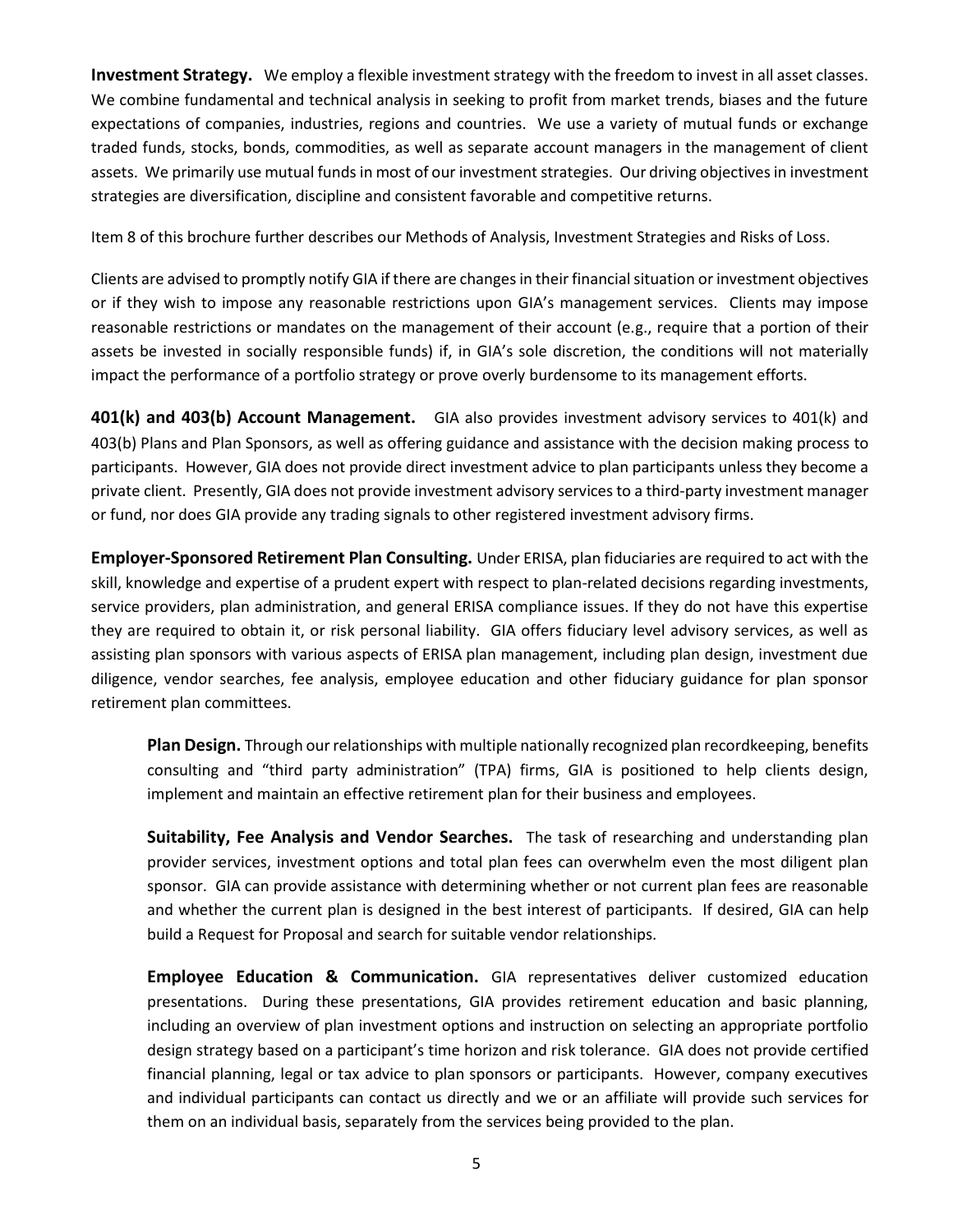As of December 31, 2021, GIA managed client assets of \$257,071,478. \$254,726,622 of these assets are managed on a discretionary basis. \$2,344,856 of these assets are managed on a non-discretionary basis.

# **Item 5 – Fees & Compensation**

#### **Portfolio Management Service Fees**

For individual Portfolio Management services, also sometimes referred to as our Private Wealth Accounts, GIA charges an annual aggregated fee, based on a percentage of total household Investment Advisory assets under management which is calculated and charged monthly based upon asset levels at the end of the prior month. Household is defined as all Investment Advisory accounts owned by an individual and their spouse. GIA's fees are exclusive of, and in addition to, brokerage commissions (payments to custodians for execution of various transactions), transaction fees, and other related costs and expenses which are incurred by the client. GIA does not receive any portion of these brokerage commissions, transaction fees, and other related costs. Fees are charged per the GIA fee schedule in the client agreement. The annual fee varies (between 0. 25% and 1.50%) depending upon the market value of the assets under management and the type of investment management services to be rendered. Clients are encouraged to bring additional assets under management to help reduce the overall fee charged. For assets above \$10 Million, advisory fees are negotiable. Under some circumstances, such as for long-standing clients whose relationship predates our current agreement or for family members of those long-standing clients, our fee schedules are negotiable at our sole discretion. GIA uses money market/stable value funds and cash defensively and tactically in its management process, therefore assets invested in money market/stable value funds and cash are subject to GIA's management fee. GIA charges an additional \$4.00 monthly administration fee on Traditional Private Wealth accounts.

The fee schedule for individual Portfolio Management services identified as an Emerging Wealth ("EW") account will be identical to the individual Portfolio Management services, except that the monthly administration fee of \$4 will be waived for clients who only have an Emerging Wealth account; however, if a client also has a Private Client account and is already paying the monthly administration fee, the EW account assets will be included on the client's performance reports. It is possible for an individual to purchase the same or similar investments directly through another source, which would allow the client to forego paying the Investment Advisory Fee to Guidance. Depending on the investment, the client may pay transaction fees to buy or sell the funds and other investments in their accounts. Mutual fund managers charge fees separate from those of Guidance, so there may be layered investment management fees imbedded in these investments which contribute to the overall expense ratio; however, Guidance does not receive or retain any of these layered fees. For legacy Broker Dealer clients who originally paid a commission for their investments and now want to transition to a EW account, the implementation of the advisory fees may be delayed by GIA, depending on when the investments were purchased, to compensate for prior commissions paid and help provide clients with an equitable transition.

GIA offers programs which allow us to bring specialty investment services to our clients by using third-party or separate account managers. Many of these services do not include any compensation for the advisor; therefore, GIA will assess a fee in addition to the underlying fees already charged by the investment manager for this service. GIA does not offer a "Wrap Account" program, which is a type of investment account in which all expenses,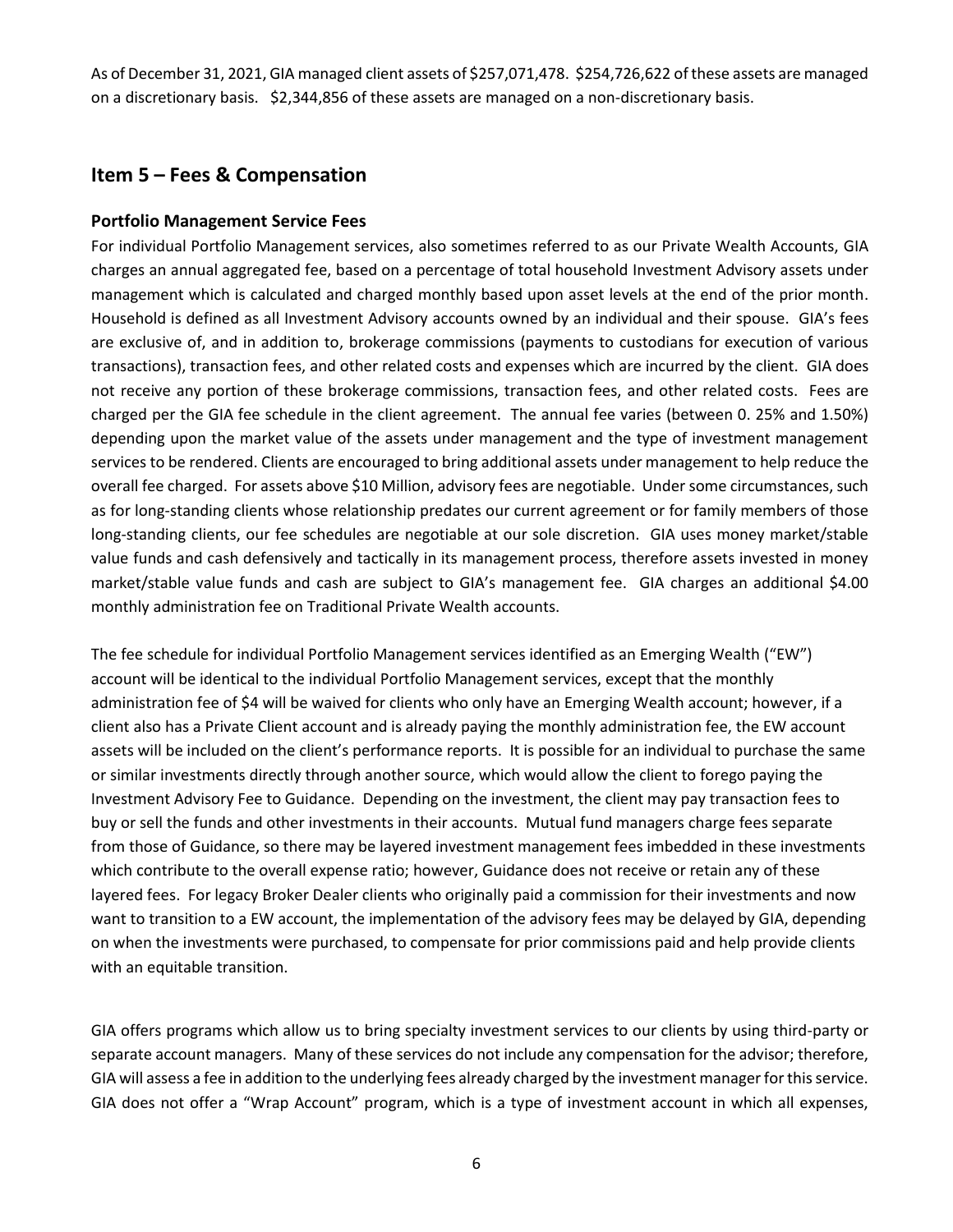including advisory fees and commissions, relating to the account are wrapped into a single annual fee. GIA believes that all fees should be separately accounted for and fully disclosed to the client.

#### **Financial Planning/Consulting Service Fee**

Under a separate financial planning agreement, GIA provides financial planning/consulting services for individuals, families and estates. GIA's fixed fees range between \$500 and \$25,000, depending on the scope of the work, and its hourly fee is predicated on the complexity and scope of services to be performed. The firm charges the following standard hourly rates for its services:

| Clerical                       | \$65  |
|--------------------------------|-------|
| Para planner                   | \$100 |
| <b>Advisory Representative</b> | \$150 |
| Advisory Representative, CFP   | \$250 |

An estimate of the total cost will be determined at the start of the advisory relationship, and shall be clearly set forth in the agreement for services. Extraordinary research or analysis may involve additional costs and will be negotiated on an individual basis prior to beginning such work.

In most cases, fees for financial planning/consulting services are billed upon completion of the contract work. In certain situations, a portion of the fees may be required in advance. GIA will not require that more than 50% of the fee be paid in advance, with the remaining amount due upon completion of the services rendered. Under no circumstances will GIA require prepayment of a fee more than six months in advance and/or in excess of \$500, as services will be rendered within six months of receipt of payment.

The client may terminate the consulting agreement within five days of the date of executing the agreement for services without penalty. After the five-day period, either party may terminate the agreement by providing written notice to the other party. In the event there are any prepaid *unearned* fees, GIA will promptly refund a pro-rata share of the unearned fees to the client.

#### **Advisory services for Employer Sponsored Retirement Plans**

GIA provides both advisory and consulting services on employer sponsored retirement plans. Depending on the size of the plan and the scope of services desired, GIA's annual base advisory service fee can range from 1.50% to 0.04% (the lowest fee would be for a \$50 Million plan with the minimum fiduciary services provided) of the total plan assets under management. The actual aggregated averaged fee percentage charged depends on the size of the account and the level of services requested. Additional service fees may apply depending on optional services selected by each respective plan sponsor. These additional service fees may be as high as 1.00%. GIA may also elect to charge a flat fee depending on the scope of work performed.

#### **Investment Advisory Agreement**

Both the description of services offered and the specific manner in which fees are charged by GIA are established in the client's written "investment advisory agreement" with GIA. Depending on the type of account, GIA bills its fees either on a monthly or quarterly basis. Individual clients are billed in advance, while billing is typically assessed in arrears for Employer Sponsored group retirement plan accounts. GIA's fee is based on the total value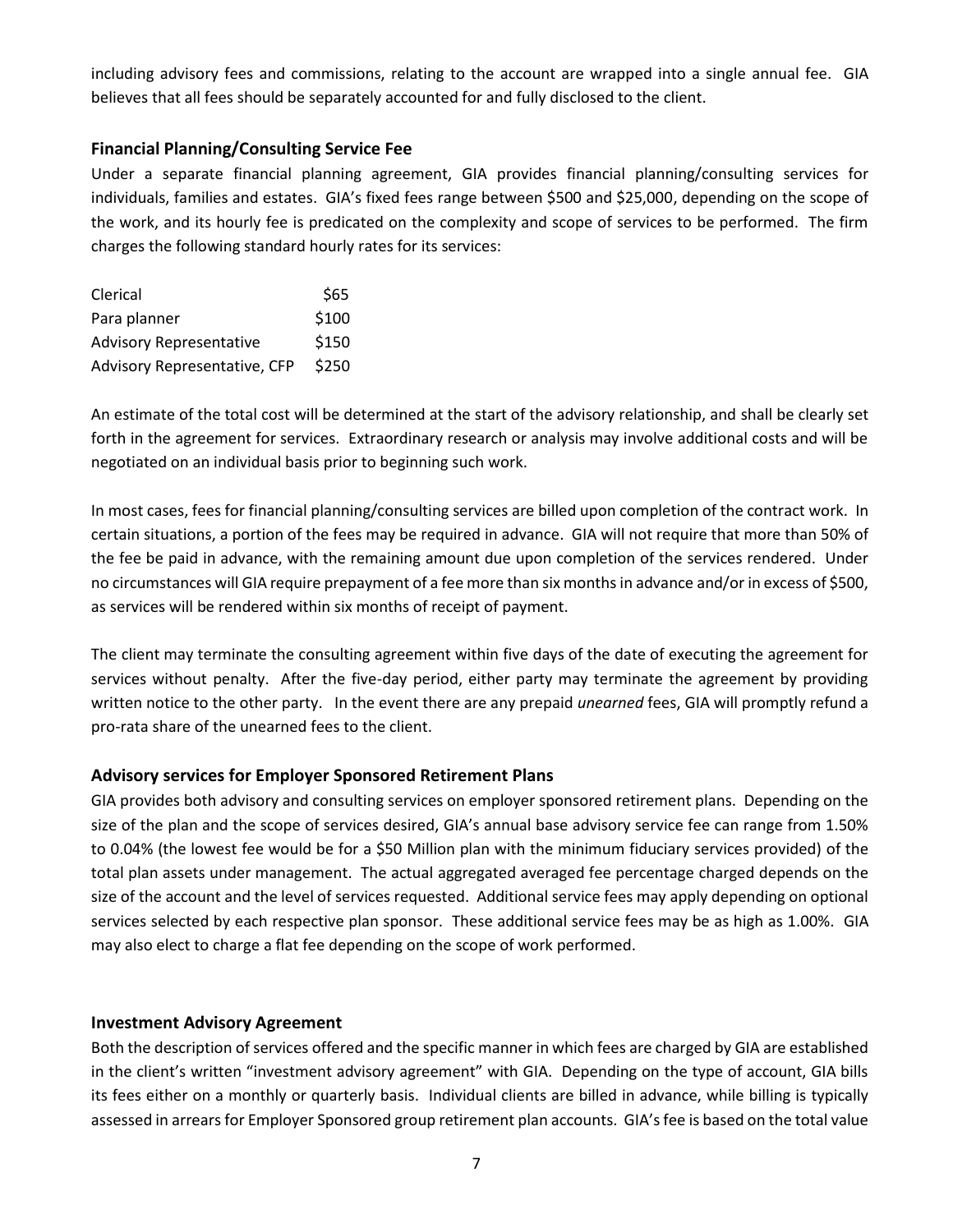of the account on the last day of the previous management period. Fees are typically deducted from the client's account. In rare circumstances and under a written agreement, the client can elect to pay GIA directly. Employer Sponsored Retirement Plan clients can elect to pay GIA directly for fees related to various respective services as selected by the Plan Sponsor or they can authorize GIA and the record-keeper to directly debit fees from the plan account. Either GIA or their clients may terminate advisory agreements for any reason with written notice. Upon receipt of written notice of termination (or communication by the Brokerage firm or custodian), GIA will cease advisory work on the client's account. Qualified Plan terminations require 30 day written notice.

**Important Note:** In addition to advisory and underlying investment fees, client accounts are also subject to various custodial or account administration fees. Your custodian will typically charge fees for processing some or all transactions in your account(s). These fees vary with each custodian. Please contact your Custodian for a full list of all fees. Please contact us if you need assistance determining what those fees are. GIA neither controls nor benefits from the underlying transaction, account maintenance, or other fees charged by the custodian. GIA's fees are exclusive of brokerage commissions, transaction fees, and other related costs and expenses which shall be incurred by the client. Clients may incur certain charges imposed by custodians, brokers, third party investments and other third parties such as fees charged by managers, custodial fees, deferred sales charges, odd-lot differentials, transfer taxes, wire transfer and electronic fund transfer fees, and other fees and taxes on brokerage accounts and securities transactions. Mutual funds and exchange traded funds also carry expenses, including management fees and transaction fees which are disclosed in a fund's prospectus. Such charges, fees and commissions are exclusive of and in addition to GIA's fee; however, GIA shall not receive any portion of these charges, fees or commissions.

#### **Timing for Fee Billing**

Client will pay Adviser a fee for its investment management services. The actual fee will be a fractional percentage of the market value of all assets in the Account on the last trading day of the previous management period. For individual client accounts, the management fee is payable monthly in advance. For employer sponsored retirement plans, fees are typically billed quarterly or monthly and in arrears and are typically charged to plan assets. However, employers (Plan Sponsors) have the option of paying GIA fees directly and can work out a customized payment solution if they elect this option. Assets invested in mutual funds may also be subject to any investment management fees and expenses (often described as expense ratios) as set forth in the prospectuses of those funds, and which can vary from time to time at the discretion of the investment manager or mutual fund company. Such internal fees and expenses are included in the funds' reported performance and are therefore ultimately borne by the investor.

#### **Billing Process**

For advisory fees the account billing process is automated. Clients who wish to terminate their advisory arrangement with GIA should notify us before the next scheduled billing cycle to avoid paying these expenses. Clients who elect to terminate their Advisory Agreement after the periodic billing has been completed will not be refunded any portion of prepaid advisory or administration fees. The client has the right to terminate an agreement without penalty within five business days after entering into the agreement without having their account billed *(see above section on Financial Planning/Consulting Services for possible return of 'unearned' planning/consulting fees).* 

Item 12 of this brochure further describes the factors GIA considers in selecting asset custodians/brokerage services for *client* transactions.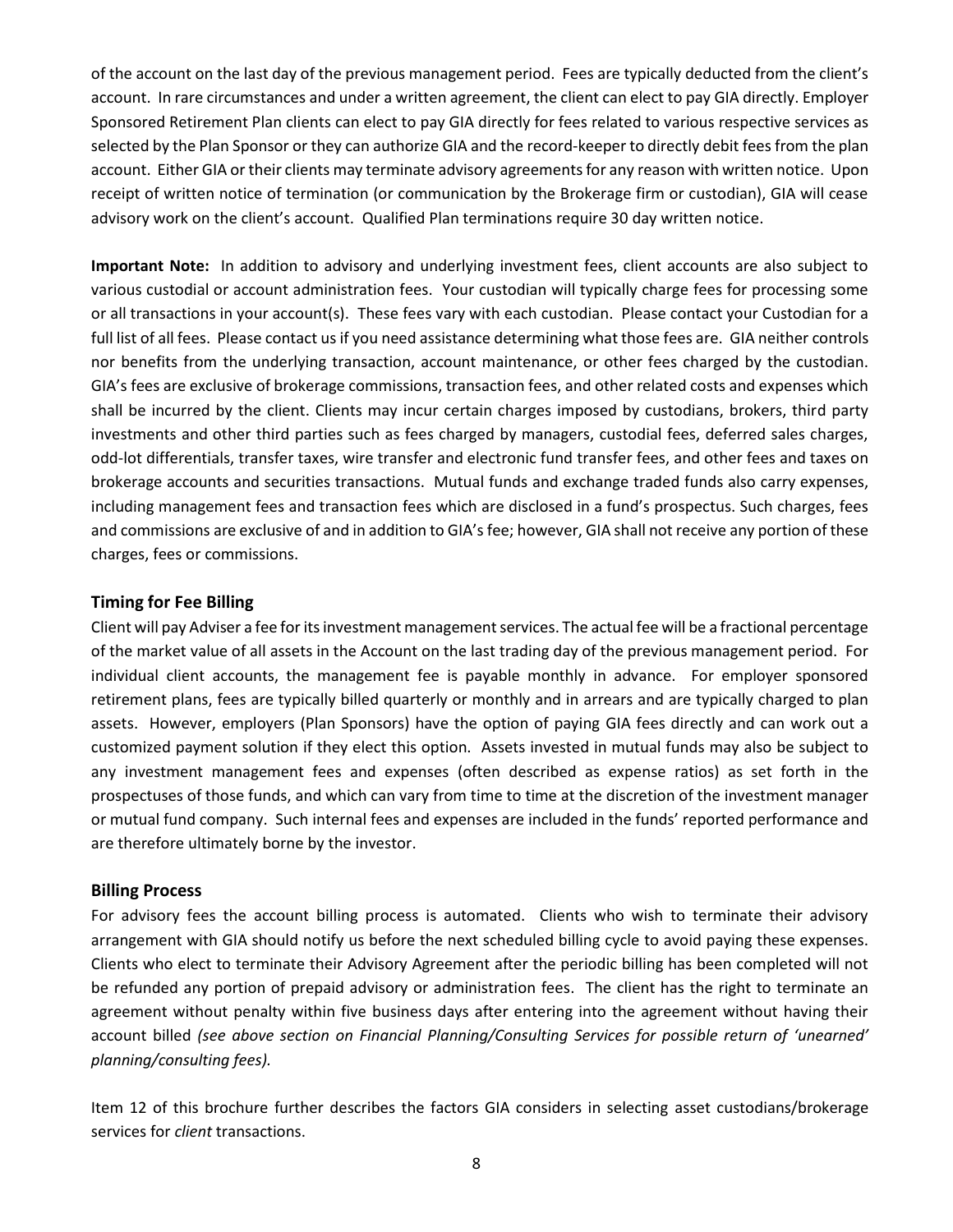#### **Other Fees and Compensation**

GIA typically charges a fee for services based on assets under management. In rare circumstances, GIA may agree to invoice a client.

Different investment products are available through various brokers or investment adviser representatives. GIA does not offer its own proprietary products, however certain proprietary products may be owned and/or offered by insurance companies, banks or brokerage firms which GIA may not be able to offer. It is important to note that, depending on the investment product in question, clients may be able to purchase the same or similar investment products offered by GIA at a different or lower cost through another broker or agent not affiliated with GIA.

# **Item 6 – Performance-Based Fees & Side by Side Management**

GIA does not currently accept performance-based fees – that is, fees based on a share of capital gains on or capital appreciation of the assets of a client. Our advisory fee compensation is charged only as disclosed above in Item 5. Additionally, GIA does not manage both accounts that are charged a performance-based fee and accounts that are charged another type of fee, such as an hourly, flat or an asset-based fee, also known as sideby-side management.

# **Item 7 – Types of Clients**

As described in Item 4, GIA offers advisory and planning services for individuals, high net worth individuals, families, trusts, not-for-profit institutions, corporations, foundations, and employer sponsored pensions and qualified plans. Our typical clients are those who are experienced and comfortable with saving and investing for their retirement and their family's future, board members and/or trustees acting on behalf of the trust for an organization they represent, and employers/business owners looking for an advisory group to assist them in making prudent decisions for their employees' retirement assets. In order to be able to offer our clients our most effective work, GIA recommends (but does not require) that clients have at least \$500,000 in total manageable assets. We believe this allows us to prudently diversify client accounts into lower cost investment vehicles and avoid conflicts caused by certain investment minimums.

Guidance Investment Advisors attempts to gather minimum asset amounts to help us provide adequate risk diversification in a single investment account using multiple investments from different fund families. However, from time to time, Guidance may allow clients with smaller asset amounts to open a feebased account (such as opening a new Roth IRA for an existing Private Wealth client with minimal assets or assisting with family or friends of existing clients get started with their own investment accounts, etc.). Although this situation would typically create certain investment/rebalancing challenges when using open architecture and multiple fund families, these challenges can be overcome by using a set of actively managed "fund of funds" offered by various investment companies. Guidance calls this the "Emerging Wealth Account" program or EW.

Through the Emerging Wealth account process, clients are guided to select one of several single funds which have been screened and selected to provide similar levels of diversification and risk parameters as offered in or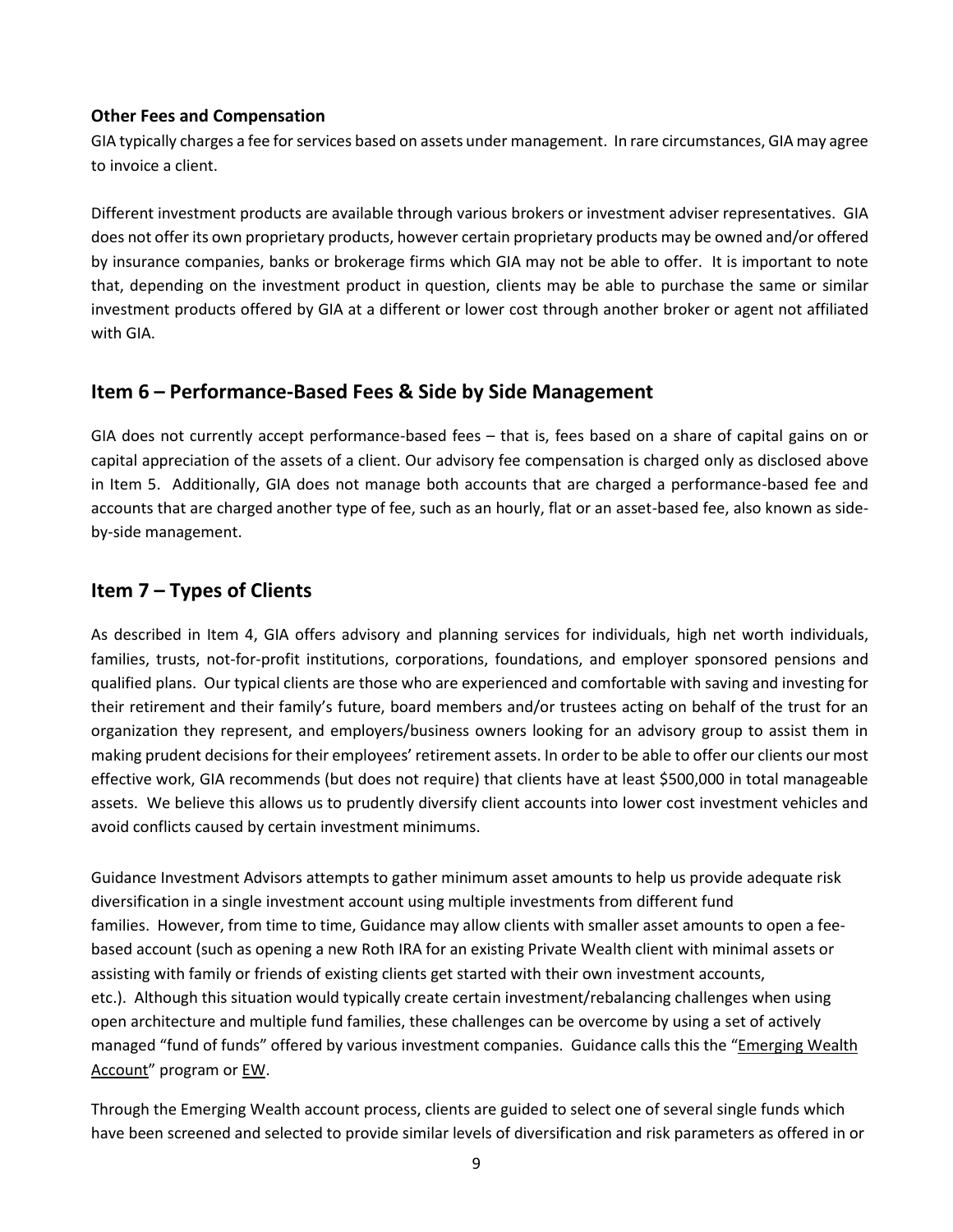our standard Private Wealth Client Accounts. Guidance offers this program as a simple and efficient way to allow our clients and prospective clients who are wanting investment management with relatively smaller account values, while also desiring the advantages of a fee-based fiduciary advisor relationship to open accounts with lower beginning balances. The ultimate goal for clients who initially open an EW account is to grow their account value to the point where we can then help them make the transition to a Private Wealth Account using multiple fund families.

# **Item 8 – Methods of Analysis, Investment Strategies and Risk of Loss**

#### **Methods of Analysis & Investment Strategies**

GIA employs a flexible investment strategy in the management of client assets. We have the ability to seek opportunities globally, to use investments of all sizes and in all sectors, and to hold fixed income instruments and cash or equivalents when we believe it is in the best interest of the client.

GIA utilizes actively and passively managed mutual funds. In some cases, GIA may recommend domestic and foreign equity securities (common stock), fixed income, commodities, and/or indexed or exchange traded funds ("ETFs"). We utilize all or parts of a multi-faceted approach in managing assets, including broad-based economics, fundamental, technical, qualitative and quantitative analysis. Our investment process demonstrates our strong belief in the benefits of portfolio diversification. Our goal is to meet or exceed the return targets we have set for each portfolio while controlling or limiting volatility in the portfolio through asset allocation strategies. The first step in our process is determining which types of investments, or "asset classes," we will use in portfolio construction. We will use the asset classes which we believe to be appropriate for each portfolio's investment objectives. As investment environments change, we alter the asset allocation strategy to reflect those changes. These models focus on long term future asset class return, risk, and correlation expectations.

#### **Model Portfolios (not applicable to Employer Sponsored Retirement Plans)**

For our updated standard model portfolios GIA strives to use No-Transaction Fee (NTF) mutual funds but has the option to use Transaction Fee (TF) funds for client accounts. Historically, each of the standard model portfolios managed by Guidance Wealth, two versions were offered: the No-Transaction Fee **(NTF)** version and the Transaction Fee **(TF)** version. The primary reason for offering two versions was performance as it is affected by the Funds' fee structures. A majority of the funds in the TF version have lower expense ratios and therefore usually have higher performance, all other things being equal, (even with the Transaction Fee) as compared to their equivalent in the NTF model. However, the TF version is not appropriate for all account balances because the transaction fee is a set dollar amount – not a percentage of the account balance or the total amount of the purchase or sale of an investment. We have negotiated this fee to \$25 with Fidelity, with the exception of a limited number of mutual funds with higher TF rates. With smaller account balances, a \$25 per transaction charge might significantly reduce an account's performance over time.

A majority (but not all) of the funds in the TF portfolio version have a \$25 fee charged by the custodian (Fidelity) when they are bought or sold in an account. Guidance Wealth does not receive any part of this fee or any other compensation or incentive for using the TF or the NTF funds. We make a good-faith effort to use the portfolio with the lowest overall cost for each client, but there may be times when the actual cost of individual trades or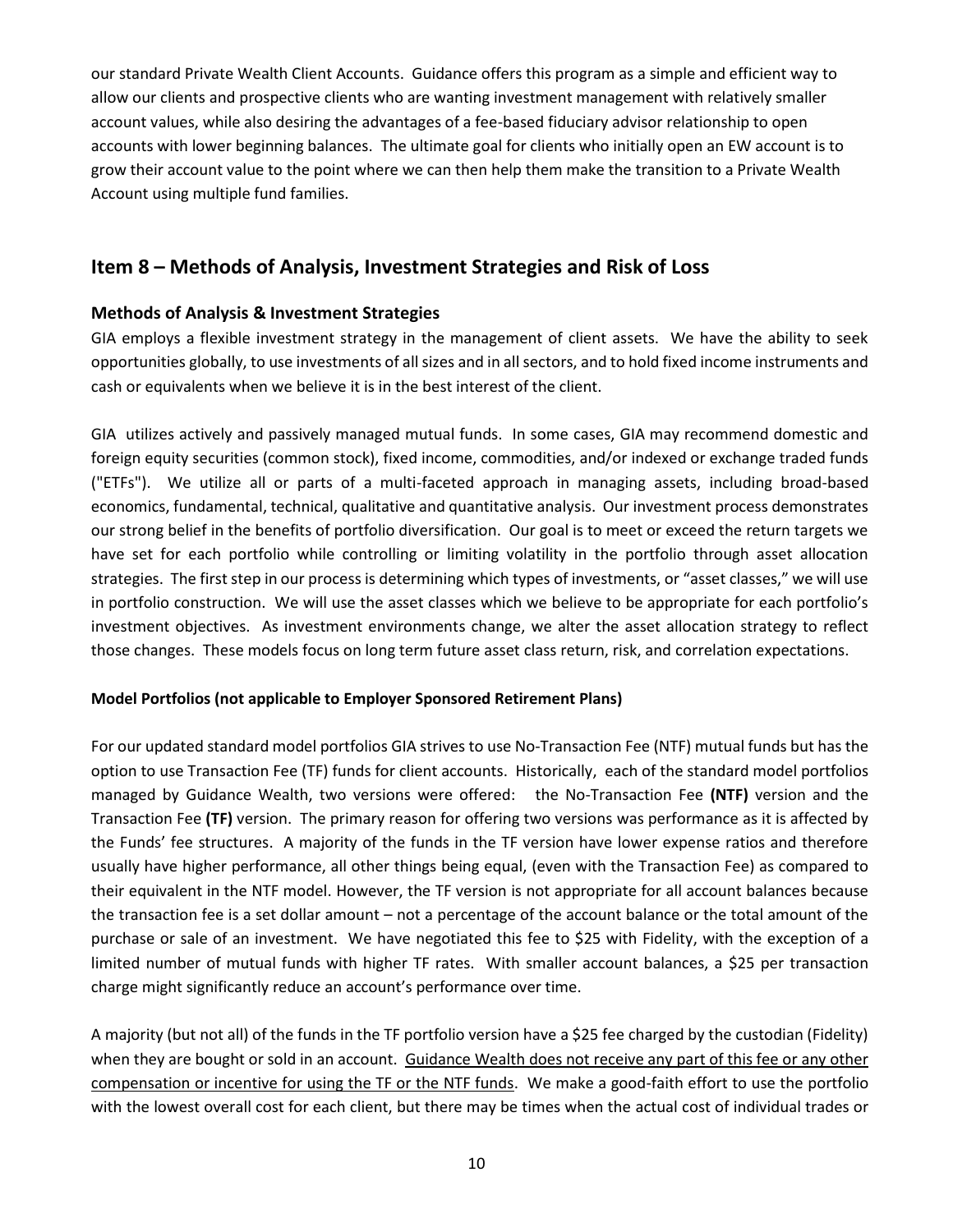the entire portfolio is higher than it would be if we had chosen a different portfolio or if the client had purchased the funds on their own.

We base our investment decisions on a range of fundamental and technical factors provided to us by various sources. Fundamental factors include, but are not limited to, measures such as earnings growth rates, return on capital and dividend yield. We utilize a top-down technical overlay to enhance our asset selection process with a buy, sell, and allocation discipline. Technical factors include measures such as price performance, volatility and trading volume.

GIA may invest all or a significant portion of a client's assets in mutual funds whose managers may employ the investment strategies described. We may also buy or sell investments that employ inverse strategies if we believe the value of the security or market segment is likely to depreciate in value. Securities that employ inverse strategies seek to deliver the opposite of the performance of the index or benchmark that they track by engaging in short selling, swap agreements and/or futures contracts. An inverse strategy is typically more volatile and risky than traditional investment strategies due to their exposure to leverage and derivatives including total return swaps and futures. These strategies are generally designed to achieve their desired exposure on a short-term basis. Holding these types of securities for longer periods of time potentially increases their risk due to the effects of compounding and the difficulty of timing the market. As a part of our investment strategy and during periods in which we want to have limited market exposure, we may invest in money market/stable value funds or other short-term interest-bearing instruments. Under certain circumstances, and in agreement with the client, we will also purchase and sell futures contracts or purchase and sell options on securities, securities indexes, and futures contracts in an effort to extend or protect gains and mitigate possible losses.

If physical precious metals are desired by the client to be part of his or her overall investment portfolio, Guidance may provide assistance in locating a broker for transactions of physical precious metals on behalf of the Client. The price the Client pays for the purchase could be the same as if the Client went directly to the broker, without the assistance of Guidance.

All investment strategies inherently expose our clients to various types and varying degrees of risk. We discuss those risks in greater detail below.

#### **Investment Risk**

Investing in securities involves exposing financial assets to various risks that clients should be prepared to bear. The first step is taking time to understand what those risks might be. The following outlines many risks investors are subject to when investing. It does not cover every potential risk that an investor takes or will be exposed to when investing funds.

**Mutual Fund & Exchange Traded Fund (ETF) Risk.** There are specific risks involved in the management of mutual funds and ETF which are described in detail in their prospectus. In general, ETFs and mutual funds expose the investor to the strategy specific risk of the fund.

ETFs are subject to substantially the same risks as those associated with the direct ownership of the securities comprising the index on which the ETF is based. Additionally, the value of the investment will fluctuate in response to the performance of the underlying index and may trade at a premium or discount to the index.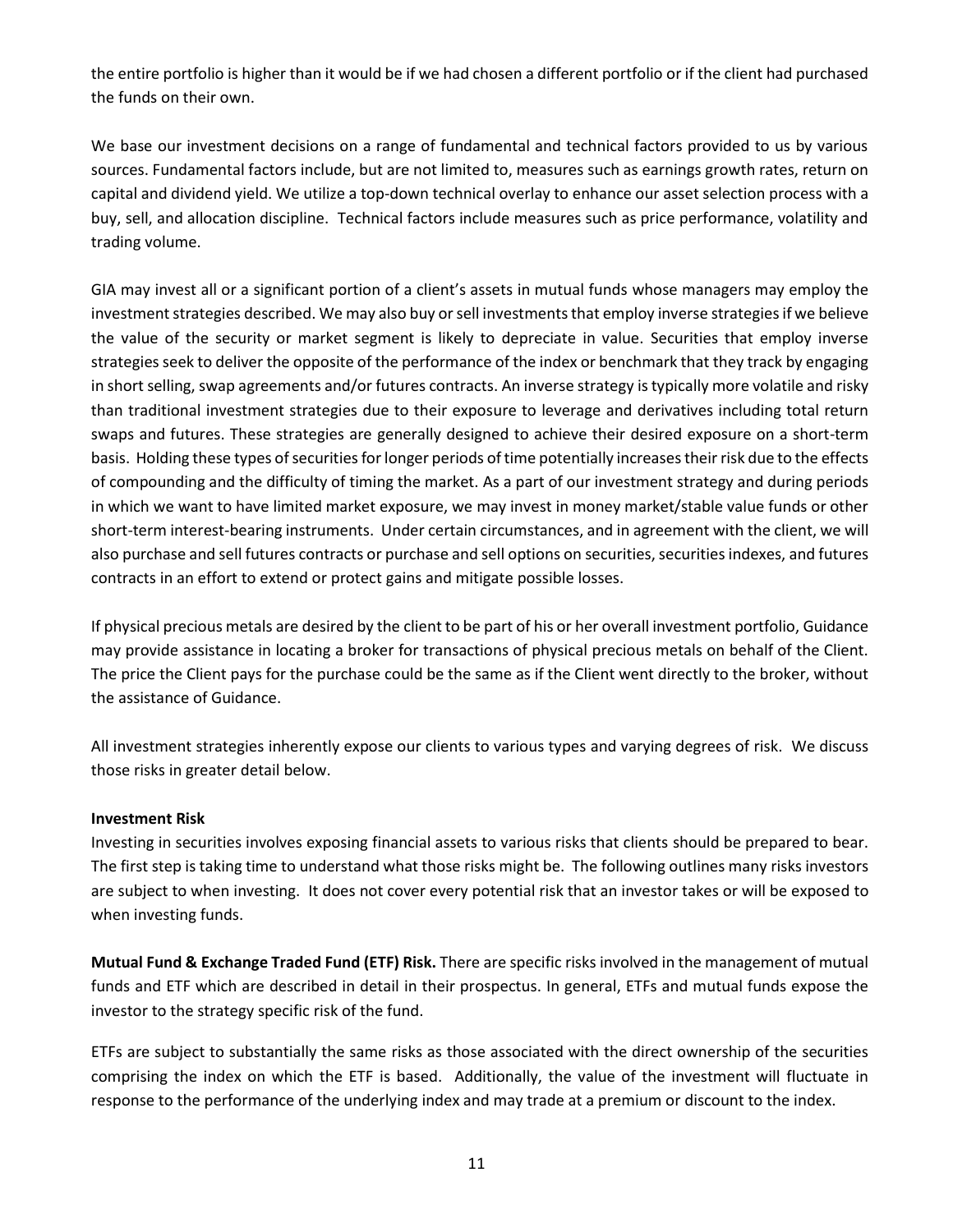**Precious Metal Risk.** Precious metals markets are speculative and volatile. Prices for these items may rise or fall significantly over time.

**Market Risk.** Stock markets can be volatile. In other words, the prices of stocks can rise and fall rapidly in response to developments affecting a specific company or industry, or to changing economic, political or market conditions. Investments may decline in value if the stock markets perform poorly. There is also a risk that the investments will underperform the securities markets or particular segments of the securities markets.

**Portfolio Turnover Risk.** Portfolio turnover refers to the rate at which the selected investments are replaced. This type of turnover also occurs in mutual funds where the individual securities are traded by the fund management teams. Turnover costs (transactional and brokerage costs) will be directly affected by the rate that underlying securities are bought and sold, which will reduce the return applicable to these investments. This cost can be mitigated if the underlying securities can be bought and sold without corresponding commission costs. Active trading of securities can also increase realized capital gains or losses, which will affect the taxes paid or owed.

**Foreign Risk.** Foreign markets can be more volatile than the U.S. market due to increased risks of adverse issuer, political, regulatory, market, or economic developments and can perform differently from the U.S. market. Special risks associated with investments in foreign companies include exposure to currency fluctuations, less liquidity, less developed or less efficient trading markets, lack of comprehensive company information, political instability and differing auditing and legal standards.

**Small and Medium-Size Company Risk.** Small and medium size companies typically have narrower markets and more limited managerial and financial resources than do larger, more established companies. As a result, their performances can be more volatile and they often face a greater risk of business failure.

**Issuer-Specific Risk.** The value of a specific security can be more volatile than the market as a whole and can perform differently from the value of the market as a whole. The value of securities of smaller issuers can be more volatile than that of larger issuers. The value of certain types of securities can be more volatile due to increased sensitivity to adverse issuer, political, regulatory, market, or economic developments. With Bonds, there is also the risk of default by the issuer.

**Short-Selling Risk.** Positions (purchases) in shorted securities are speculative and riskier than "long" positions (purchases) because the cost of the replacement security is unknown. Therefore, the potential loss on the short sale is unlimited, whereas the potential loss on long positions is limited to the original purchase price. Any strategy that includes selling securities short could suffer significant losses. Short selling will also result in higher transaction costs (such as interest and dividends), which reduce return, and may result in higher taxes.

**Derivatives Risk.** Investments in futures and options are considered "derivative" investments. A small investment in derivatives could have a potentially large impact on performance. The use of derivatives involves risks different from or possibly greater than the risks associated with investing directly in the underlying assets. Derivatives can be highly volatile, illiquid and difficult to value, and there is the risk that the hedging technique will fail if changes in the value of a derivative held do not correlate with the portfolio securities being hedged.

**Put and Call Options Risk.** There are risks associated with the sale and purchase of call and put options. A seller (writer) of a covered call option assumes the risk of a decline in the market price of the underlying security below the purchase price of the underlying security less the premium received and gives up the opportunity for gain on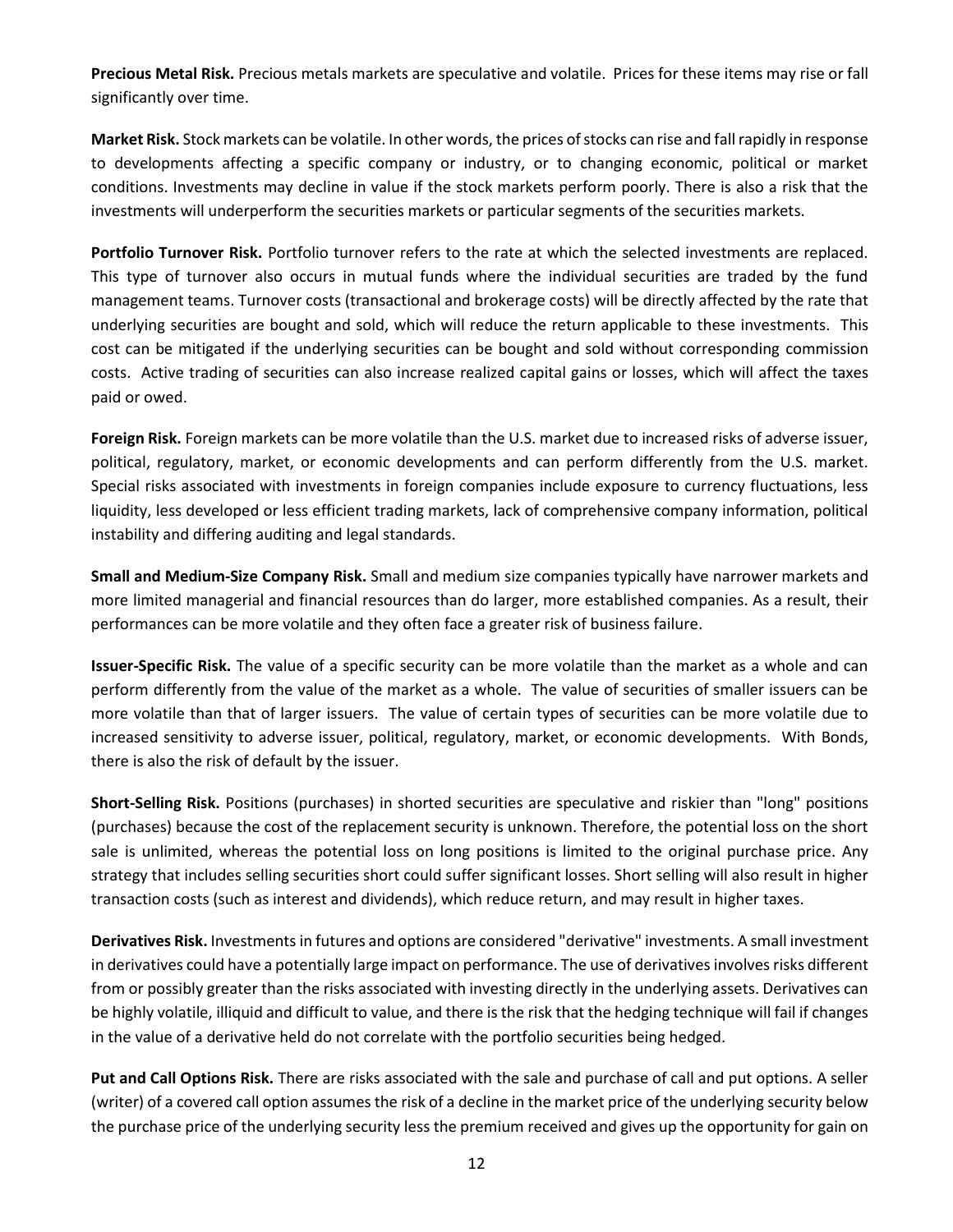the underlying security above the exercise price of the option. If the option is uncovered, and the Seller must purchase the security at the current market price because the option is exercised, the loss could be significant. The buyer of a put or call option risks losing the entire premium invested in the option.

**Inflation Risk.** For some investors, the fear of loss of their account value may drive them to opt for lower returns with less market risk. However, even when an investment aims to provide steady predictable returns, there is still a risk that inflation will chip away at the client's purchasing power, possibly nullifying some of the gains.

**Risk of Loss.** All investments in securities include a risk of loss of principal (invested amount) and any profits that have not been realized (the securities were not sold to "lock in" the profit). Stock markets and bond markets fluctuate substantially over time. In addition, performance of any investment is not guaranteed. As a result, there is a risk of loss of the assets we manage that is out of our control. We will do our very best in the management of assets; however, we cannot guarantee any level of performance or that there will not be a loss of account assets.

GIA does not represent, warrant or imply that the services or methods of analysis used by GIA can or will predict future results, successfully identify market tops or bottoms, or insulate clients from losses due to major market corrections or crashes. No guarantees can be offered that clients' goals or objectives will be achieved. Further, no promises or assumptions can be made that the advisory services offered by GIA will provide a better return than other investment strategies**.**

Diversification is a portfolio strategy GIA utilizes in the management of assets. It is designed to reduce exposure to risk in a portfolio by combining a variety of investments, including but not limited to examples such as stocks, bonds, and real estate, of which the prices are unlikely to all move in the same direction at the same time at the same rate. Volatility is limited by the fact that not all asset classes or industries or individual companies move up and down in value at the same time or at the same rate. Diversification helps to reduce both the upside and downside potential and aims for more consistent performance under a wide range of economic conditions. There is no guarantee that diversifying assets will lead to lower volatility.

# **Item 9 – Disciplinary Information**

We do not have any legal, financial or other "disciplinary" item to report. We are obligated to disclose any disciplinary event that would be material when evaluating us to initiate a Client / Adviser relationship, or to continue a Client /Adviser relationship with us. This statement applies to our Firm, and every employee.

# **Item 10 – Other Financial Industry Activities and Affiliates**

#### **Relationship with Guidance Wealth, LLC**

GIA is related by common ownership and management to Guidance Wealth, LLC ("Guidance Wealth"). Guidance Wealth provides wealth management services. Guidance Wealth also acts as a DBA for Guidance Investment Advisors, LLC ("GIA").

#### **Relationship with Guidance Tax & Accounting, LLC**

GIA and Guidance Tax & Accounting, LLC are under common control. Guidance Tax & Accounting is a professional tax planning and preparation firm for individuals and small businesses. Services include, but are not limited to: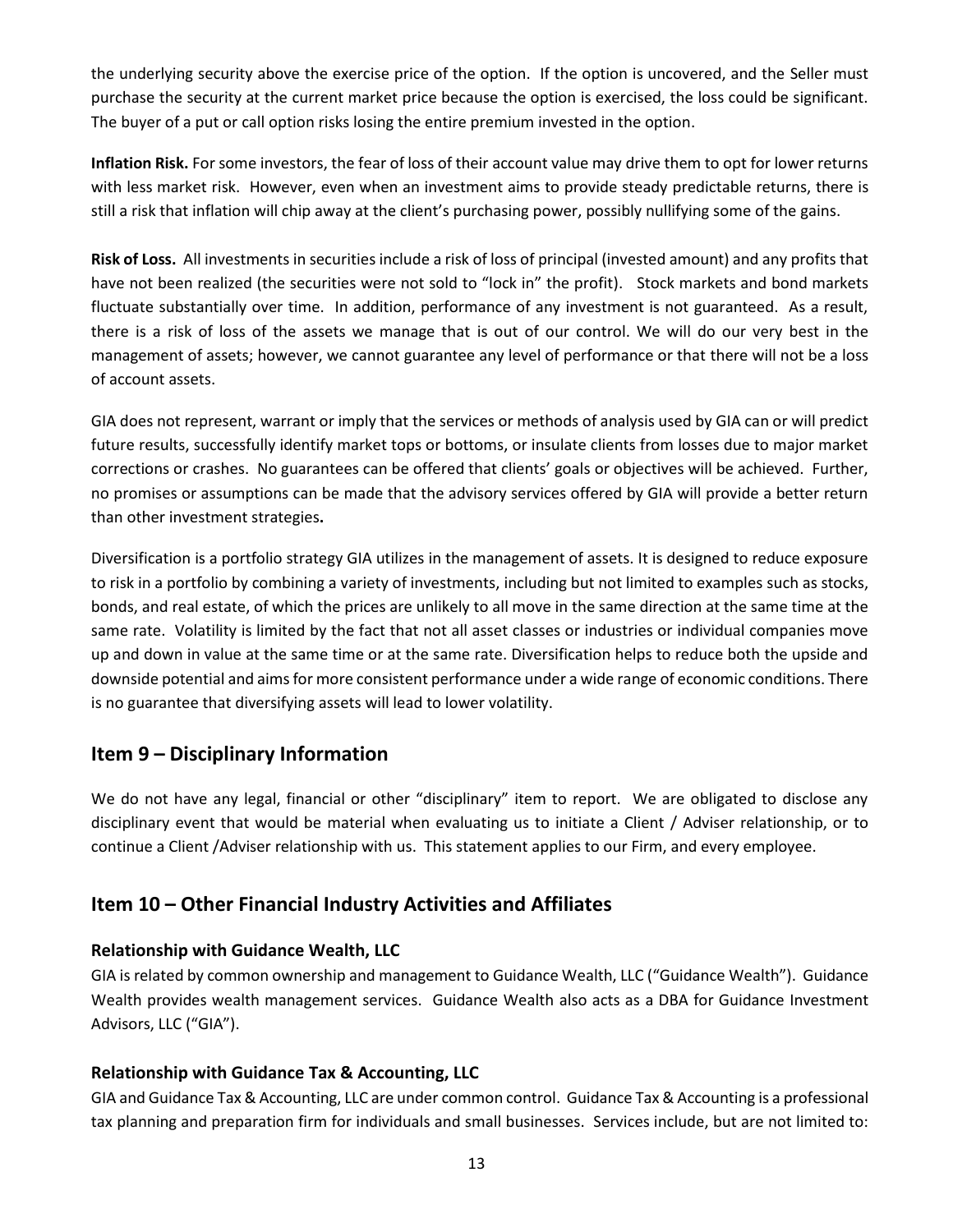individual income tax preparation & electronic filing for Federal, State, & Local returns, calculation of estimated quarterly income tax payments, securities cost basis calculations, rental property and small business tax assistance, guidance on how to maximize tax benefits (i.e. when to start Social Security payments, IRA distribution planning, transaction timing strategies), tax projections for the following year, and charitable giving strategies. Fees are charged based upon services rendered from Guidance Tax & Accounting. Guidance Tax & Accounting, LLC may also be marketed as Guidance Tax or Guidance Tax Service.

#### **Broker Dealer Affiliation**

GIA does not have a Broker Dealer Affiliation. None of our members, managers or advisory representatives is currently registered as futures commission merchants, commodity pool operators, commodity trading advisors, nor does GIA have any relationship with any entity performing such services.

#### **Professional Business Relationships**

GIA and some of its representatives maintain professional business relationships with multiple regional insurance agencies/firms. A client's financial or investment related needs may suggest the need for an insurance firm and their products (i.e. life and health insurance, annuities, etc.). GIA does not recommend one specific company; instead, we maintain a list of firms we feel comfortable recommending to our clients. From time to time GIA's personnel will receive a share of commissions paid to these agencies and firms as compensation for these transactions, part of which will be paid to GIA to compensate the firm for administrative services and compliance oversight to the insurance representative. Commission based payments create a potential conflict of interest between the interest of GIA and those of the advisory client. *(Please also see Item 11 – Code of Ethics.)* Advisory clients are under no obligation to utilize these insurance services and such arrangements have no effect on the advisory work performed or the respective fees charged to our advisory clients.

GIA also maintains professional business relationships with various legal, accounting, recordkeeping, third-party administrators (TPAs) and other investment advisory and consulting firms, both locally and around the country. These informal relationships are created to share industry information and insight. GIA does not receive any compensation or shared revenue with any of these entities; therefore, these relationships hold no conflict of interest for our clients.

#### **Separate Accounts Relationships**

From time to time, GIA offers clients a specific third-party investment management program made available directly to GIA for our clients. These third-party managers are referred to as "separate account managers". GIA receives no direct or indirect compensation from the third-party managers or sub-advisors for these arrangements.

# **Item 11 – Code of Ethics**

#### **Guidance Investment Advisors, LLC Code of Ethics**

In accordance with the Advisers Act, Rule 204A-1, GIA has adopted a Code of Ethics. This Code of Ethics outlines all who are deemed to be access persons and mandates their compliance with applicable regulations and federal laws. Additionally, these employees must engage in high ethical standards at all times and place the client's interest above their own. The Code of Ethics includes, but is not limited to, provisions relating to the confidentiality of client information, a prohibition on insider trading, restrictions on the acceptance of significant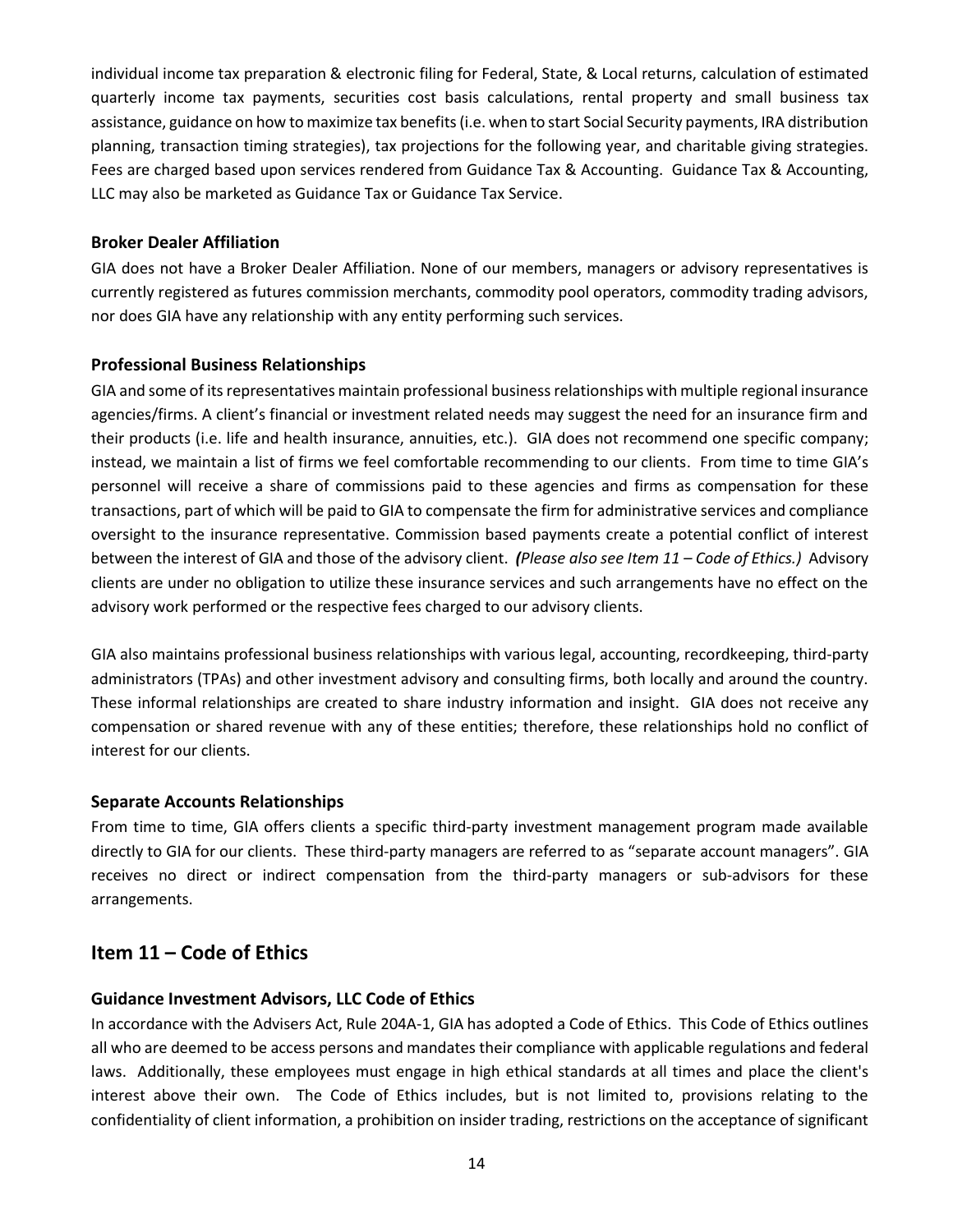gifts and the reporting of certain gifts and business entertainment items, and personal securities trading procedures. All supervised persons at GIA must acknowledge the terms of the Code of Ethics annually, or as amended.

At the heart of this code is a requirement to always act in the best interest of our client and to fully disclose all fees, expenses and any conflicts or potential conflicts of interest. A copy of this Code of Ethics will be provided to any client or prospective client upon request. GIA's Code of Ethics mandates that our advisors act in the best interest of our clients. As such, if GIA or its representatives offer any investment with which we have a conflict of interest, it must be disclosed in advance.

**Qualified Plan Managed Portfolio Fee Disclosure.** In the course of its duties with our employer-sponsored retirement plan clients, GIA endeavors to keep base advisory fees low for all participants. However, each plan sponsor is offered a list of options which can be added to the plan, usually at a nominal incremental fee, which can be either charged to plan assets or can be paid directly to GIA by the plan sponsor. One of the options on this list is an optional Asset Account Modeling service which can be added to most plans for an additional fee. This fee is fully disclosed in advance and combined with the base advisory fee to be charged pro rata to all participants, or the plan sponsor can elect to pay GIA directly for these services. Additionally, educational and enrollment materials provided to plan participants, as well as quarterly and annual statements provided by the plan recordkeeper, help to fully disclose these and other fees/plan expenses.

**No Proprietary Investments.** At present, GIA does not offer any investments in which our members, our representatives or any person related to us, have a partnership or act as a general partner. Furthermore, GIA does not offer any investments in which our members, our representatives or any person related to us act as an investment advisor for the investment company.

**Oversight of Trading Processes.** GIA's employees and persons associated with GIA are required to follow GIA's Code of Ethics. Subject to satisfying this policy and applicable laws, officers, directors and employees of GIA can trade for their own accounts in securities which are recommended to, and/or purchased for, GIA's clients. In addition, a related person can have an interest or position in a certain security or securities which may also be recommended to the clients. All access persons are required to report all personal securities transactions at the onset of being classified an access person and for all subsequent personal transactions in order to prevent "Front-Running".

Records will be maintained for all securities or insurance products bought or sold by the firm, associated persons of the firm and related entities. A principal of GIA, or qualified representative of the firm, reviews these records on a quarterly basis.

In certain instances, Investment Adviser Representative's (IAR's) trading in their own accounts or for related persons may create either actual or perceived conflicts of interest. As such, GIA has established the following restrictions:

- A director, officer or IAR shall not buy or sell securities for their personal portfolio(s) where their decision is substantially derived, in whole or in part, by reason of his or her affiliation with GIA or the broker dealer, unless the information is also available to the investing public on reasonable inquiry. No person shall prefer his or her own interest to that of the advisory clients.
- All clients are fully informed that certain individuals receive separate compensation when effecting transactions during the implementation process.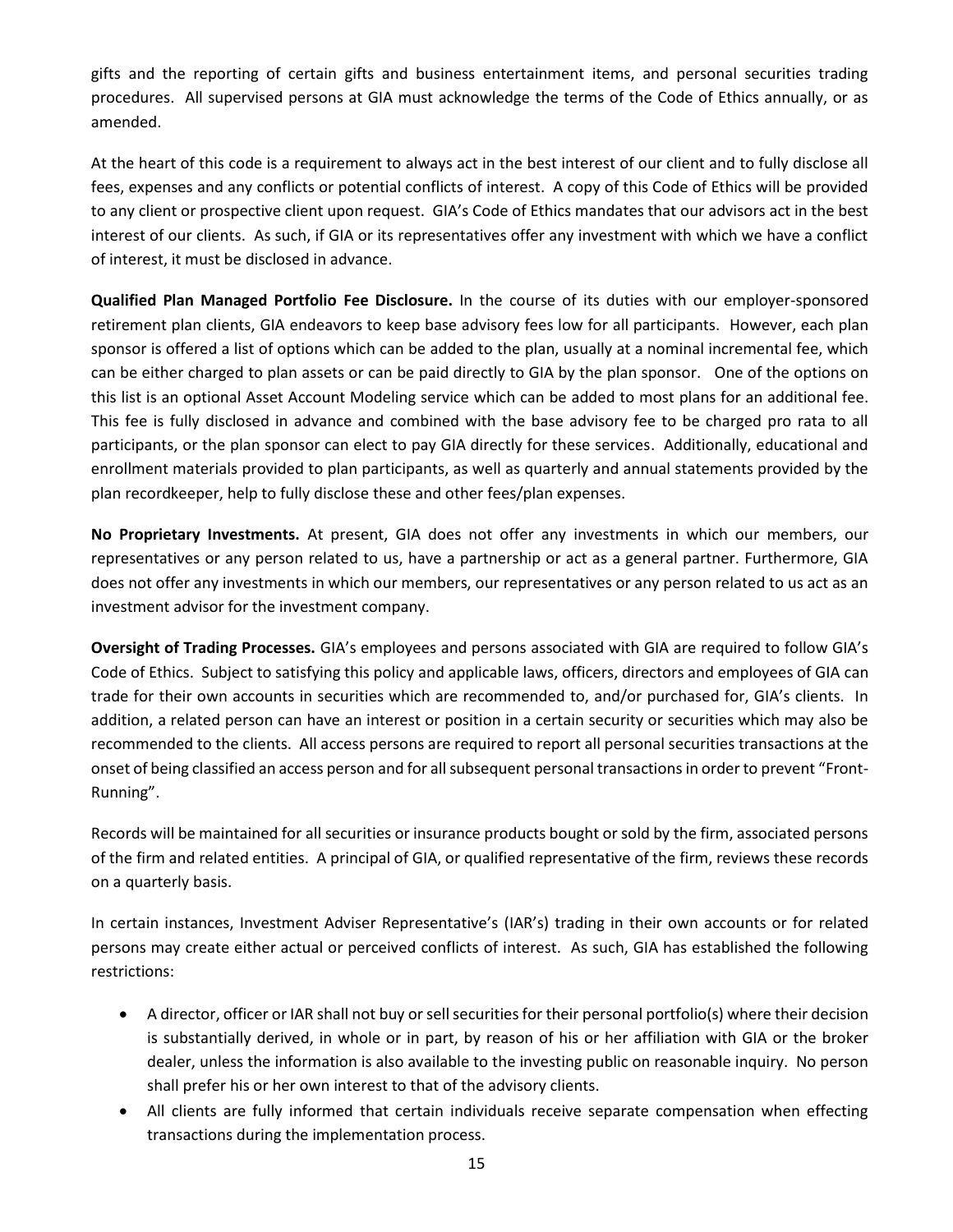- GIA and its employees may not participate in private placements without pre-clearance from the Firm's Chief Compliance Officer.
- GIA respects the right of clients to specify investment objectives, guidelines, and conditions or restrictions on the overall management of their accounts.
- Any individual not in observance of the above may be subject to termination.

Nonetheless, because the Code of Ethics in some circumstances would permit employees to invest in the same securities as clients, there is a possibility that employees might benefit from market activity by a client in a security held by an employee. Employee trading is continually monitored to reasonably prevent conflicts of interest between GIA and its clients. As an adviser to our clients, our clients' interests must always be placed first and foremost, and our trading practices and procedures prohibit unfair trading practices and seek to disclose and avoid any actual or potential conflicts of interests or resolve such conflicts in the client's favor.

# **Item 12 – Brokerage Practices**

As a matter of policy and practice, GIA does not accept any formal or informal arrangements or commitments to utilize research, research-related products and other services obtained from broker-dealers, or third parties, on a soft dollar commission basis. Similarly, as a matter of policy and practice, GIA does not select or recommend broker-dealers in return for client referrals.

#### **The Custodian and Brokers We Use**

GIA does not maintain custody of client assets [that we manage/on which we advise], although we may be deemed to have custody of client assets if clients give us authority to withdraw assets from their account (see Item 15 – Custody, below). Client assets must be maintained in an account at a "qualified custodian," generally a broker-dealer or bank. We generally recommend that our clients use Fidelity Investments (Fidelity). GIA is independently owned and operated and is not affiliated with Fidelity. The qualified custodian will hold client assets in a brokerage account and buy and sell securities when we instruct them to do so. While we recommend that clients use Fidelity, clients will decide whether to do so and will open their account with Fidelity by entering into an account agreement directly with Fidelity. We do not open the account for clients, although we may assist clients in doing so. Even though client accounts are maintained at Fidelity, we can still use other brokers to execute trades on accounts as described below (see below section entitled "*Client Brokerage and Custody Costs*").

**How We Select Brokers/Custodians.** We seek to recommend a custodian/broker who will hold client assets and execute transactions on terms that we believe will be most advantageous when compared to the other available providers and their services. We consider a wide range of factors, including among others:

- combination of transaction execution services and asset custody services (generally without a separate fee for custody)
- capability to execute, clear, and settle trades (buy and sell securities for accounts)
- capability to facilitate transfers and payments to and from account (EFT transfers, check requests, bill payment, etc.)
- available investment products (stocks, bonds, mutual funds, exchange traded funds [ETFs], etc.)
- availability of investment research and tools that assist us in making investment decisions
- quality of services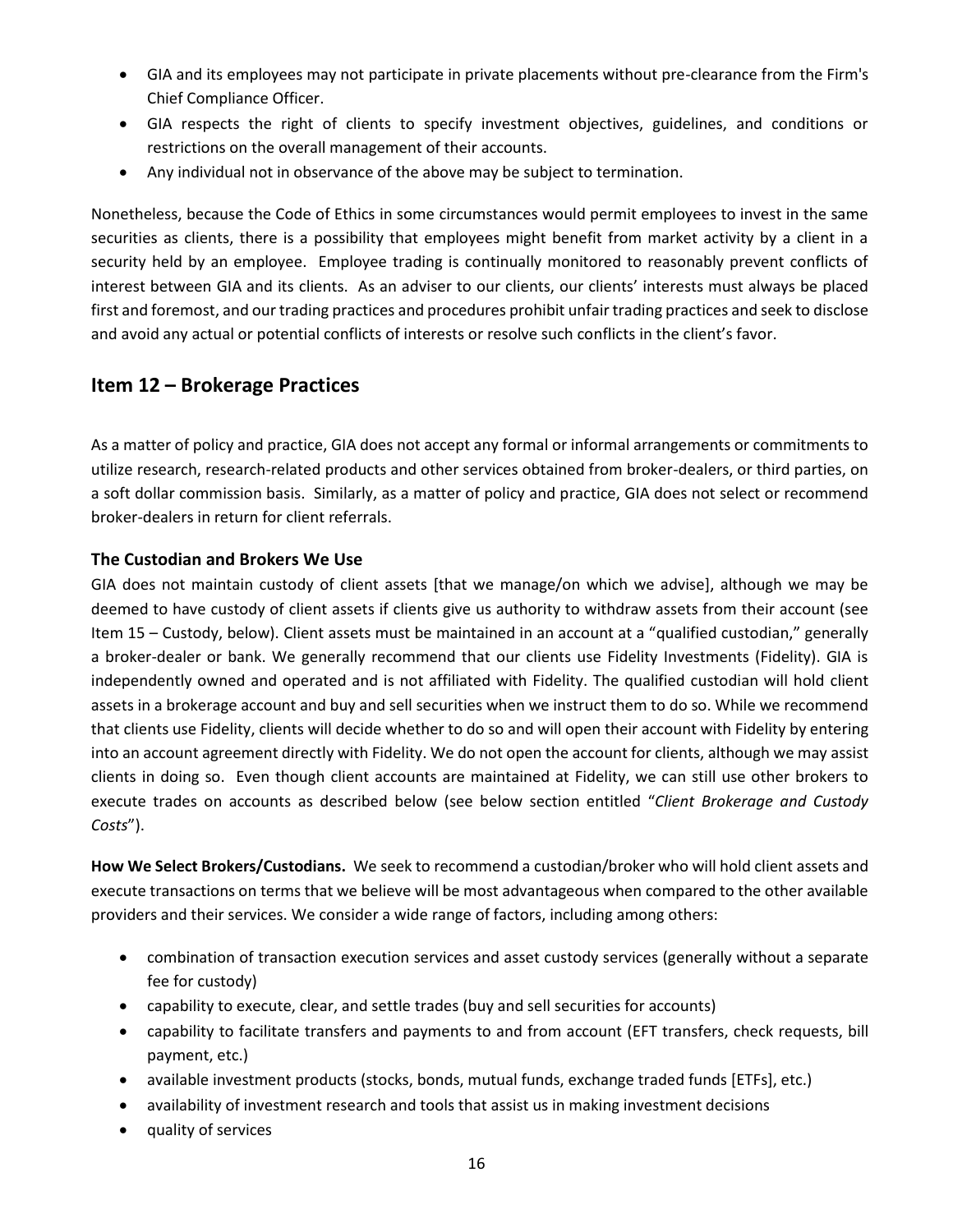- competitiveness of the price of those services (commission rates, margin interest rates, other fees, etc.) and willingness to negotiate the prices
- reputation, financial strength, and stability
- prior service to us and our other clients
- availability of other products and services that benefit us, as discussed below (see "*Products and Services Available to Us From Fidelity*")

**Client Brokerage and Custody Costs.** For our client accounts that are maintained at Fidelity Investments, Fidelity generally does not charge separately for custody services but is compensated by charging commissions or other fees on trades that they execute or that are settled into client Fidelity accounts. GIA does not charge fees for any custodian and does not benefit from fees charged by custodians. If you have questions regarding custodian fees, contact the custodian directly or GIA for additional details.

For some accounts, Fidelity may charge a percentage of the dollar amount of assets in the account in lieu of commissions. Fidelity's commission rates and asset-based fees applicable to our client accounts are given to account holders and may be found on their website or by request to the custodian. When the firm executes trades through brokerages other than Fidelity, Fidelity charges a flat fee (known as a "Prime Broker" or "trade away" fee) for processing the transfer of funds and assets into the client account. These fees are in addition to the commissions or other compensation paid to the executing broker-dealer. Because of this, in order to minimize client trading costs, we direct the custodian (Fidelity) to execute most trades. We have determined that having the custodian (Fidelity) execute most trades is consistent with our duty to seek "best execution" of trades. Best execution means the most favorable terms for a transaction based on all relevant factors, including those listed above (see above "*How We Select Brokers/Custodians*").

**Products and Services available to us with Fidelity.** Fidelity Institutional Wealth Services provides us and our clients with access to their institutional brokerage-trading, custody, reporting and related services, many of which are not typically available to Fidelity retail customers. Fidelity also makes available various support services. Some of those services help us manage or administer our clients' accounts; while others help us manage and grow our business. Fidelity's support services generally are available on an unsolicited basis (we don't have to request them) and at no charge to us. These services are not provided by Fidelity in connection with transactions placed in client accounts.

**Services That Benefit our Clients.** Fidelity's institutional brokerage services include access to a broad range of investment products, execution of securities transactions, and custody of client assets. The investment products available through Fidelity include some to which we might not otherwise have access or that would require a significantly higher minimum initial investment by our clients. Fidelity's services described in this paragraph generally benefit clients and their accounts.

**Services Which May Not Directly Benefit our Clients.** Fidelity also makes available other products and services that benefit GIA but may not directly benefit clients and their account. These products and services assist us in managing and administering our clients' accounts. These services are not provided in connection with transactions placed in client accounts. They include investment research, both Fidelity's own, and that of third parties. We use this research to service all or a substantial number of our clients' accounts, including accounts not maintained at Fidelity. In addition to investment research, Fidelity also makes available software and other technology that:

• Provide access to client account data (such as duplicate trade confirmations and account statements)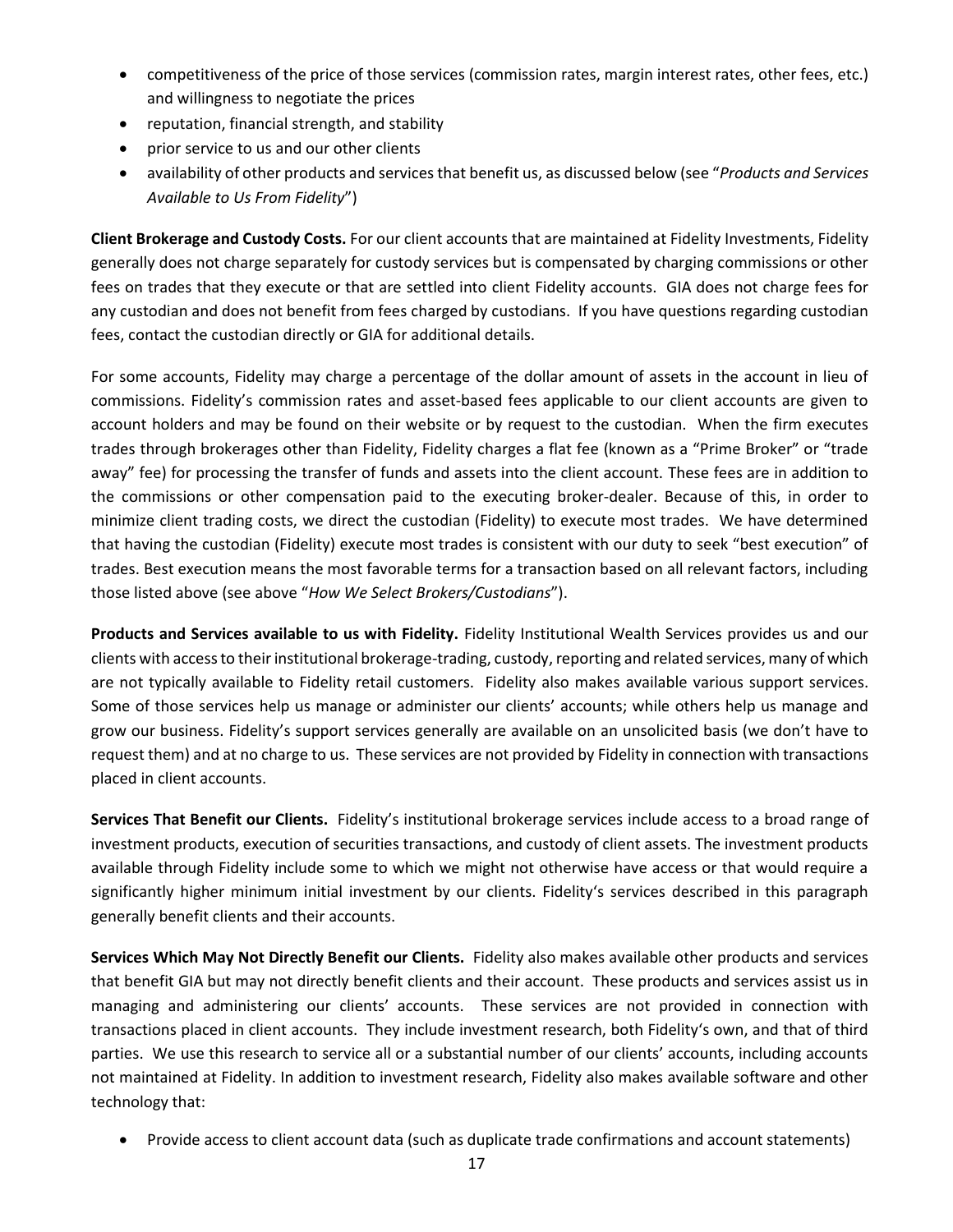- Facilitate trade execution and allocate aggregated trade orders for multiple client accounts
- Provide pricing and other market data
- Facilitate payment of our fees from our clients' accounts
- Assist with back-office functions, recordkeeping, and client reporting

**Services That Generally Benefit Only GIA.** Fidelity also offers other services intended to help us manage and further develop our business enterprise. These services are not provided in connection with transactions placed in client accounts. These services include:

- Educational conferences and events
- Consulting on technology, compliance, legal and business needs
- Publications and conferences on practice management and business succession
- Access to employee benefits providers, human capital consultants and insurance

Fidelity provides some of these services themselves. In other cases, they will arrange for third party vendors to provide the services to us. At times, Fidelity will also discount or waive fees for some of these services or pay all or a part of a third party's fees. Fidelity may also provide us with other benefits, such as occasional business entertainment for our personnel.

**Our Interest in Services offered by Fidelity.** The availability of these services from Fidelity benefits us because we do not have to produce or purchase them. We believe, however, that our recommendation of Fidelity as custodian and broker is in the best interest of our clients. Our recommendation is primarily supported by the scope, quality and price of Fidelity's services (see above "*How We Select Brokers/Custodians*") and not Fidelity's services that benefit only us.

#### **Client Directed Brokerage**

If the client directs that trades be executed through another Broker-Dealer (other than Fidelity), the client is responsible for negotiating the terms and conditions (including, but not limited to, commission rates) relating to all services to be provided by that Broker-Dealer. GIA will assume no responsibility for obtaining the "best execution" of these client trades.

#### **Trade Aggregation**

Transactions for each client account generally will be executed independently unless the Firm decides to purchase or sell the same securities for several clients at approximately the same time. GIA may (but is not obligated to) combine or "batch" such orders in an effort to obtain best execution, to negotiate more favorable commission rates or to allocate equitably among its clients differences in prices and commissions or other transaction costs that might have been obtained had such orders been placed independently. Under this procedure, transactions will be averaged as to price and transaction costs and will be allocated among GIA's clients in proportion to the purchase and sale orders placed for each client account on any given day. If GIA cannot obtain execution of all the combined orders at prices or for transactions costs that it believes are desirable, the Firm will allocate the securities that it does buy or sell as part of the combined orders by following GIA's order allocation procedures. This process may result in external commissions, transaction costs, and other custodial and processing fees which are not included in your advisory fees and which may not be readily apparent. These costs are not charged by GIA and do not benefit the firm or its personnel.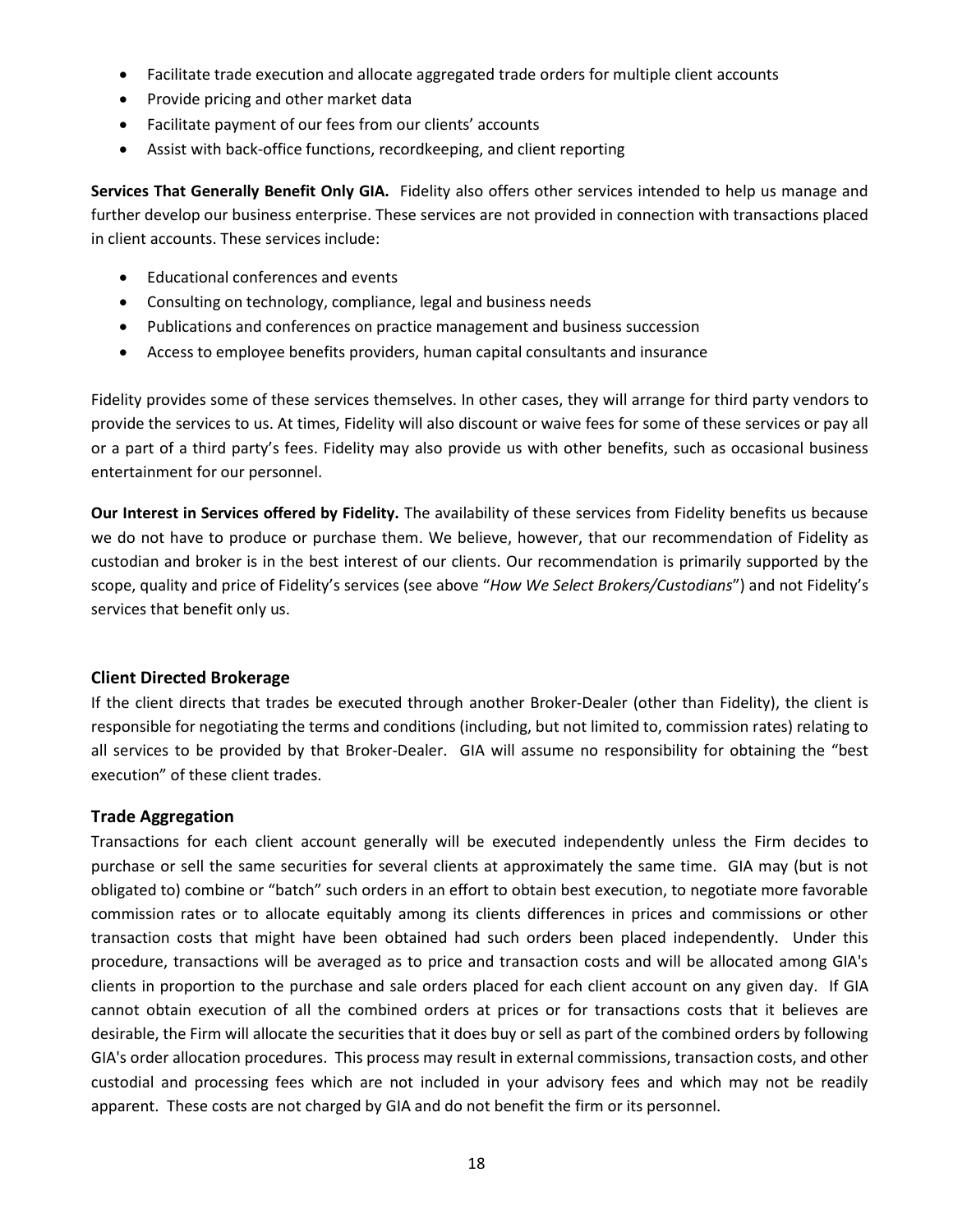# **Item 13 – Review of Accounts**

Accounts will be reviewed internally on a regular basis. The client will be provided with information at least annually, and client accounts may be rebalanced as we feel necessary. For non-qualified accounts the firm may tax harvest at any time on an as needed basis. Reviews are conducted by Investment Advisor Representatives (IARs) of the firm. GIA provides clients with quarterly performance reports of their managed accounts except for clients who only maintain an Emerging Wealth account. If a client has a private client account and an emerging wealth account, then the emerging wealth account will be added to the client's quarterly performance statement.

Changes in a client's situation, such as investment goals, financial position, unusual economic, industry or individual investment developments may trigger a review. Marriage, divorce, death, change in employment, birth of a child, retirement, etc. may also trigger the need for additional reviews. Additionally, more active accounts and/or accounts with greater complexity may be reviewed more often as situations dictate.

Clients should receive custodial statements at least quarterly detailing transactions made on their behalf.

# **Item 14 – Client Referrals and Other Compensation**

#### **Referral Arrangements:**

GIA does not accept any compensation other than advisory fees from our clients per the contracted arrangements. Other than those professional firms listed in Section 10 with whom we share industry knowledge and the various independent information services for which we pay customary subscription fees, there is no other organization or entity which offers an economic benefit to us. Neither GIA nor its related persons provides compensation (directly or indirectly) for client referrals to any firm or individual who is not our supervised person.

# **Item 15 - Custody**

Accounts are held at the various firms that custody client accounts. GIA will not maintain custody of clients' funds or securities, with the exception of deduction of GIA's fees from clients' accounts that are authorized in the advisory agreement between clients and GIA. Additionally, Guidance will be deemed to have custody of client accounts pursuant to the SEC's rule 206(4)-2 as amended in instances where the client grants Guidance certain asset movement authorization. The SEC has identified certain safeguards the firm and the custodian must have in place for these circumstances. GIA has implemented procedures in order to comply with these SEC guidelines.

Clients should receive account statements directly from the custodian of their account(s) at least quarterly. Paperstatements will be sent to the postal mailing address provided by the client to the custodian. For those clients who have requested electronic statements an email notice stating a new statement is available online will be sent to the email address provided by the client to the custodian. Clients should carefully review these statements promptly when received. GIA urges clients to carefully review such statements and compare such official custodial records to the account statements sent from us. Our statements may vary from custodial statements based on accounting procedures, reporting dates, or valuation methodologies of certain securities.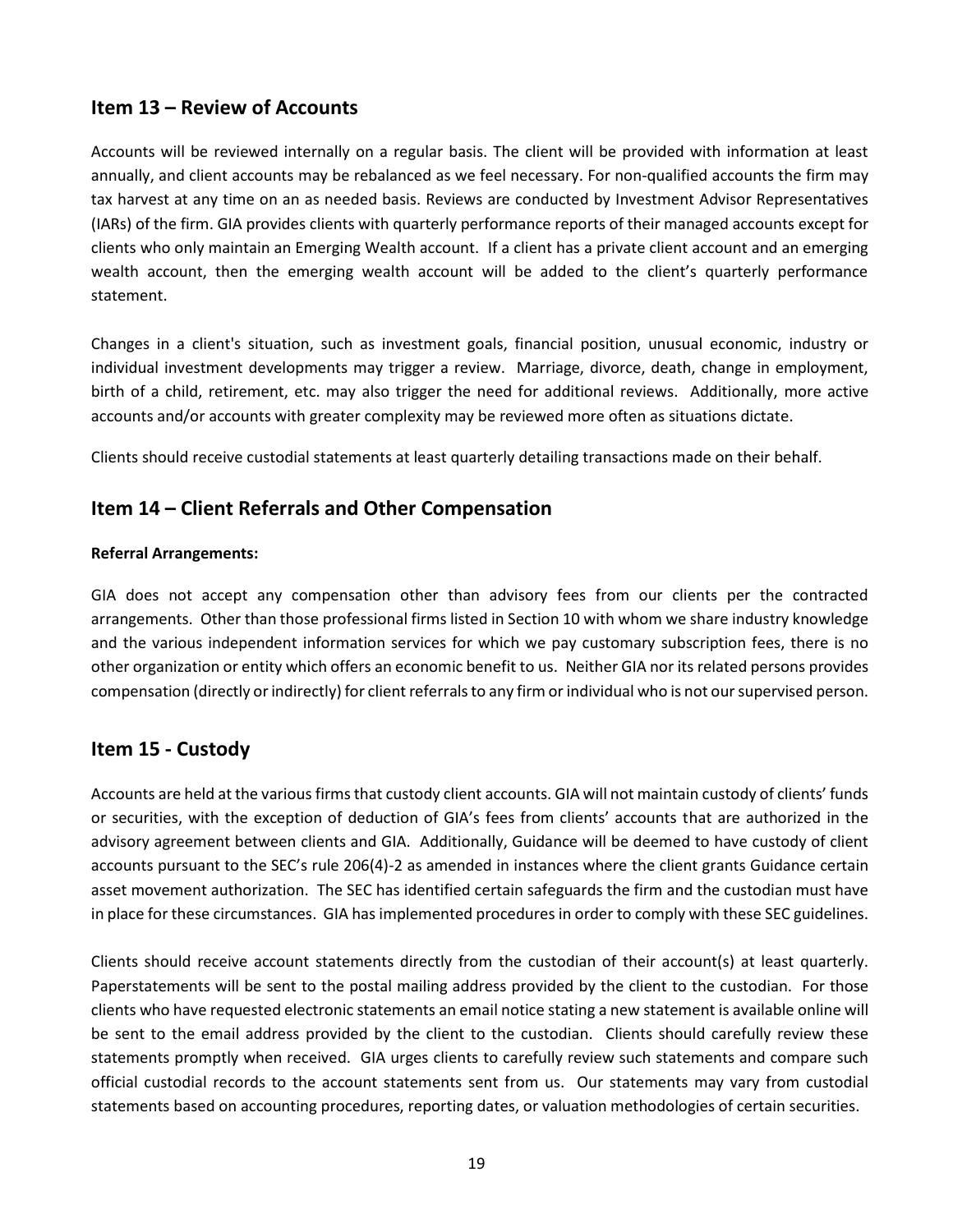# **Item 16 – Investment Discretion**

GIA manages money on a discretionary and non-discretionary basis. In most circumstances, clients grant GIA complete discretion. Clients who open discretionary accounts are required to execute an Investment Advisory Agreement which, among other things, grants GIA advisor representatives authority to manage their assets on a discretionary basis, meaning we have the authority to select the identity and amount of securities to be bought or sold in the clients' account without obtaining specific client consent. In all cases, however, such discretion is to be exercised in a manner consistent with the stated investment objective for the particular client account. For non-discretionary accounts, GIA will contact the client prior to executing any transaction.

As mentioned above, clients may generally not impose restrictions on investing in certain securities or types of securities. When selecting securities and determining amounts, GIA observes the investment policies, limitations and restrictions of the clients for which it advises, if any. For registered investment companies, GIA's authority to trade securities may also be limited by certain federal securities and tax laws.

# **Item 17 – Voting Securities**

GIA does not vote proxies on behalf of advisory clients. Clients retain the responsibility for receiving and voting proxies for any and all securities maintained in client portfolios. Proxies are mailed to each client directly by the respective custodian. Clients may request a copy of GIA's full Proxy Voting Policy by contacting us using the information on page 1 of this brochure. Policies may be updated from time to time.

From time to time, securities held in the accounts of clients may be the subject of class action lawsuits. GIA offers no legal services, and therefore has no ability or obligation to determine if securities held by the client are subject to a pending or resolved class action lawsuit. GIA also has no duty to evaluate a client's eligibility or any duty to submit a claim to participate in the proceeds of a securities class action settlement or verdict. Furthermore, GIA has no obligation or responsibility to initiate litigation to recover damages on behalf of clients who may have been injured as a result of actions, misconduct or negligence by corporate management of issuers whose securities are held by clients. GIA will not be obligated to provide advice or take any action on behalf of a Client with respect to securities formerly held in the account(s), or the issuers thereof, which become the subject of any legal proceedings, including but not limited to bankruptcies.

# **Item 18 – Financial Information**

Registered investment advisers are required in this Item to provide clients and prospective clients with certain financial information or disclosures about their firm's financial condition. GIA has no financial commitment that impairs its ability to meet contractual and fiduciary commitments to clients and has not been the subject of a bankruptcy proceeding.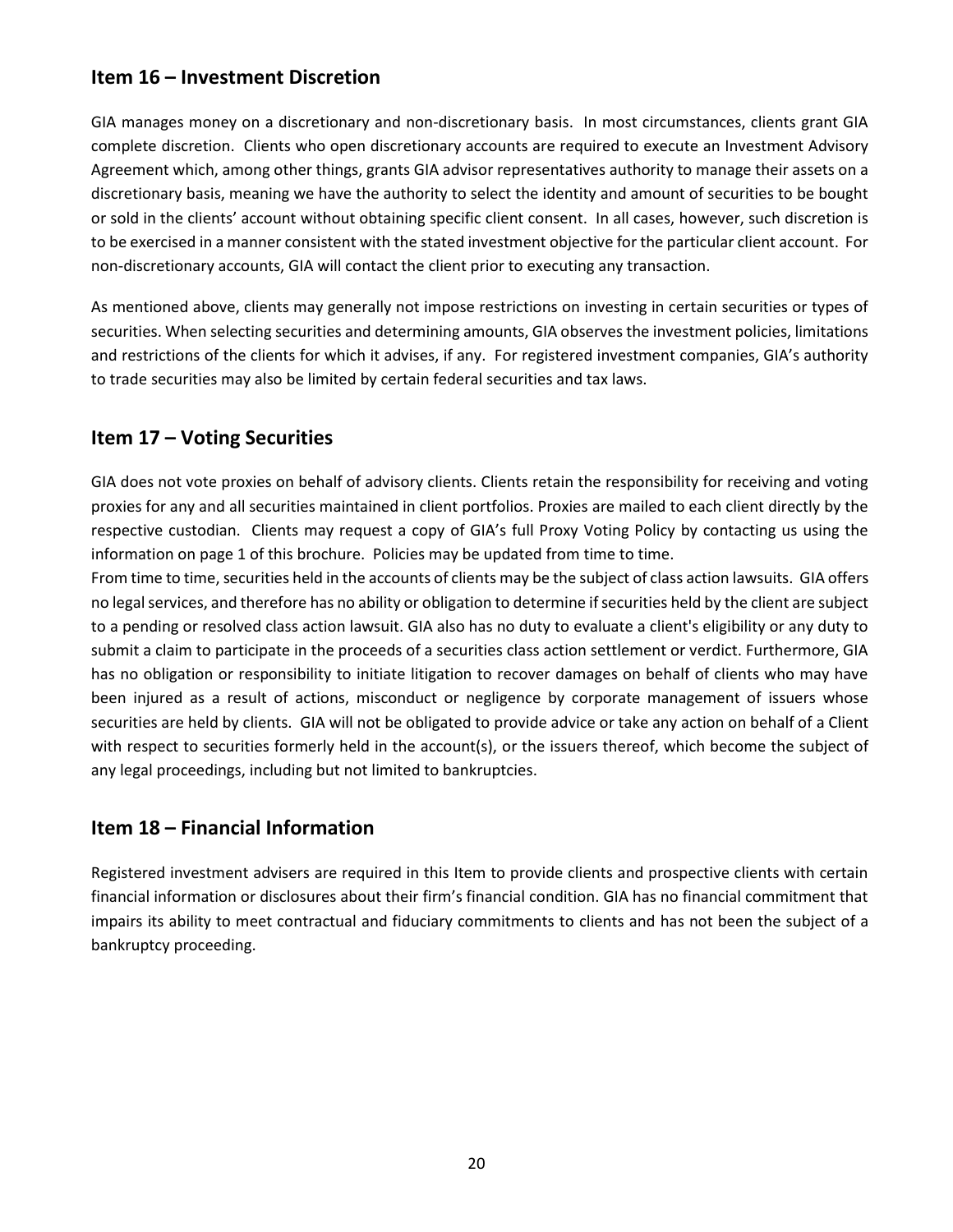# **Guidance Investment Advisors, LLC**

#### **Privacy Policy**

At Guidance Investment Advisors, LLC ("GIA"), our relationship with you is our most important asset. We are privileged that you have entrusted us with your financial affairs and are committed to safeguarding the privacy of the information we collect. As an SEC-regulated financial institution, GIA is required to obtain certain personal, nonpublic information about you. The following Privacy Policy demonstrates our commitment to the confidentiality of your personal information.

#### **HOW AND WHY WE OBTAIN PERSONAL INFORMATION**

GIA may collect this nonpublic personal information about you in any of the following ways:

- New Account Application (i.e. Social Security number, date of birth, income and assets)
- Transaction activity (types of transactions, balances)
- Information about your transactions and account experience with Guidance Investment Advisors, LLC
- Information from consumer reporting agencies (for example, to verify your identity, to assess your creditworthiness)

• Information from other outside sources regarding your employment, credit, or other relationships relevant to the services provided by us

• Passport, National Identity card, or Driver's License, as required by laws and regulations addressing due diligence and related matters

• Demographic and other general information we obtain that allows us to develop new services that we can offer you; GIA limits the collection, use, and retention of your personal information to the extent of assisting us to properly administer our business, service your account and to continue to improve our services to you.

#### **HOW GIA PROTECTS THE COLLECTION OF YOUR INFORMATION**

GIA recognizes the importance of protecting your personal information and therefore we take the responsibility of handling both your trust and personal information extremely seriously. GIA does not sell client information to anyone. GIA does not disclose any nonpublic personal information about you, whether you are a current client or a former client, to anyone, except as permitted by law or as authorized by you. We may share your personal information that we collect "*on a strictly limited, confidential basis*" with the following entities:

- Affiliates such as service providers;
- Unaffiliated third parties such as the custodian;
- Regulatory agencies such as the SEC along with federal and state law enforcement agencies;
- Governmental agencies such as the IRS;
- Credit reporting and verification resources;
- In connection with a subpoena or similar legal process, a fraud investigation, or an audit.

GIA restricts access to your personal and account information to those associates and third parties who need to know that information to provide products or services to you on behalf of GIA or to assist you with the ongoing maintenance of your account. We maintain physical, electronic, contractual and procedural safeguards to guard your nonpublic personal information which include:

- computer safeguards, secured files and buildings;
- regular training of associates on privacy and information security, and on their obligations to protect client information;
- secure destruction of client information.

GIA will provide you with a copy of our privacy policy annually, as long as you maintain an account with us. GIA reserves the right to make changes to this policy and in so doing, we will notify you in writing before we make changes that affect the way we collect or share your information. If you are a former client of GIA, your information will be treated in the same manner as that of our current clients.

You can obtain a written copy of our Privacy Policy by emailing us at *weekly\_update@guidancewealth.com* by calling us at 1-574-333-2083.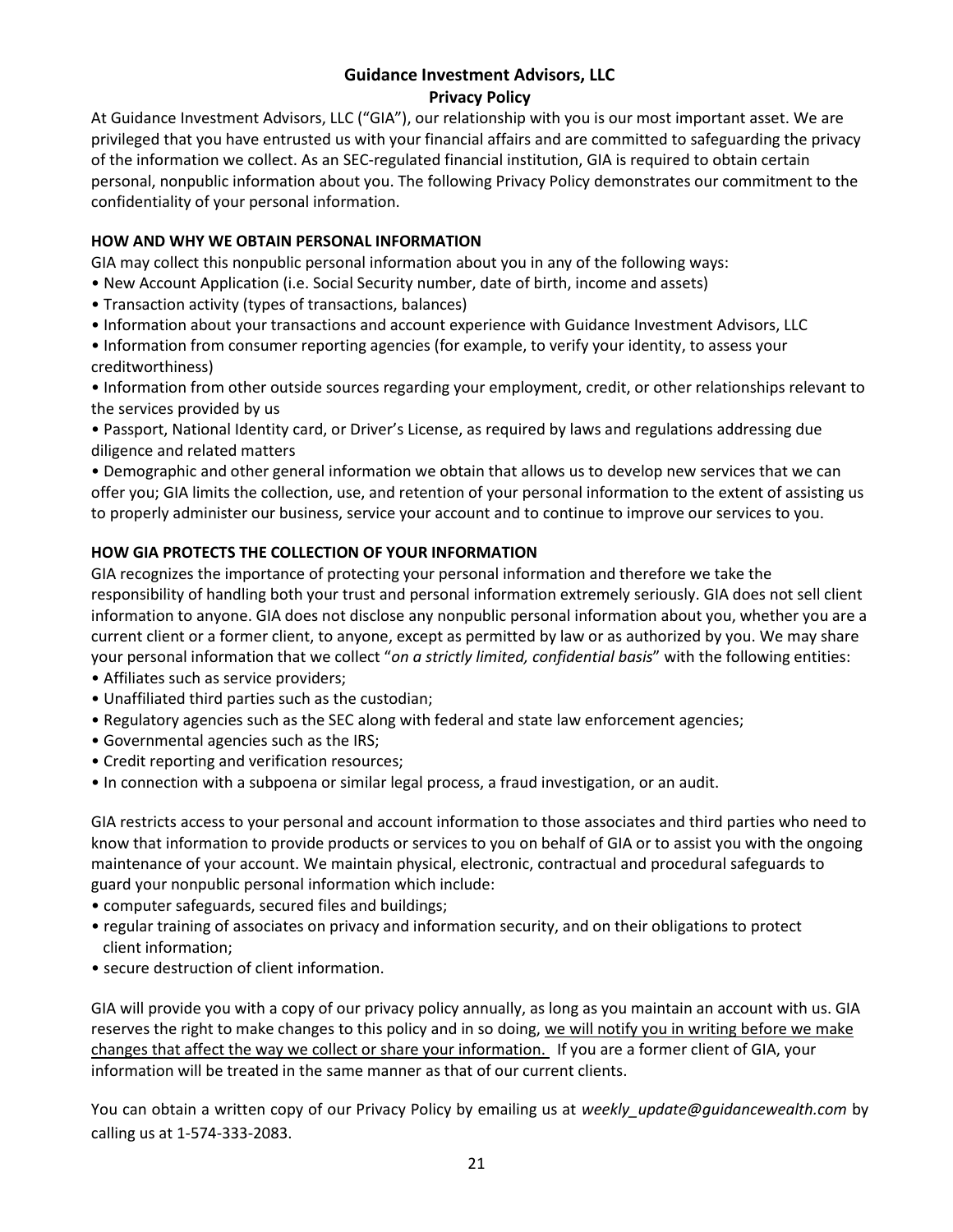#### **Part 2B of Form ADV: Brochure Supplement**

#### **1. Brochure Supplement – John F. McSorley Jr.**

John F. McSorley Jr. Guidance Investment Advisors, LLC 3140 Windsor Ct. Elkhart, IN 46514 (574) 333-2083 www.Guidancewealth.com Date Prepared: August 21, 2019

**This Brochure Supplement provides information about John F. McSorley Jr. that supplements the Guidance Investment Advisors, LLC Brochure. You should have received a copy of that Brochure. Please contact Maureen A. Teunissen, Chief Compliance Officer, Guidance Investment Advisors, LLC if you did not receive the Brochure or if you have any questions about the contents of this supplement. Additional information about John F. McSorley Jr. is available on the SEC's website at www.adviserinfo.sec.gov.**

#### **2. Educational Background and Business Experience**

#### **John F. McSorley, Jr., MBA, AIF**® **, QPFC**

- Year of Birth 1962
- Formal Education after High School:
	- ➢ University State of New York, Albany, NY, BS History/Sociology, 1992
	- ➢ Indiana Wesleyan University, Marion IN, Masters in Business Administration, 1997
- Entered Financial Services Industry in 2001
- Professional Designations:
	- $\triangleright$  Accredited Investment Fiduciary\*(AIF\*)
	- ➢ Qualified Plan Financial Consultant\*(QPFC)
- Business Background Previous Five Years:
	- ➢ Guidance Tax & Accounting, LLC, Founder/Managing Member, 1/2014 Present
	- ➢ Guidance Investment Advisors LLC, Founder/Managing Member, 09/2010 Present
	- ➢ Guidance Wealth, LLC, Founder/Managing Member, 08/2009 Present

\*Accredited Investment Fiduciary (AIF): AIF designation represents a thorough knowledge of and ability to apply the fiduciary Practices In order to receive AIF certification, one must complete a Web-based or Capstone program plus score a minimum of 70% on a closed book exam. There are several prerequisites for this designation, including a Bachelor's Degree and minimum time in the Pension/Qualified Plan industry. The designation requires Continuing Education of at least 6 hours per year, and a documented reaffirmation to abide by the Professional Code of Ethics and Conduct Standards.

\*Qualified Plan - Financial Consultant (QPFC): A professional designation sponsored by the National Association of Plan Advisors (NAPA), which is an affiliate of the American Society of Pension Professionals and Actuaries (ASPPA). The QPFC designation is the professional credential for financial professionals who sell, advise, market or support qualified retirement plans. The QPFC program provides an understanding of general retirement planning concepts, terminology, distinctive features of qualified plans and the role of retirement plan professionals. A candidate will be expected to demonstrate and maintain a required level of proficiency of plan administration, compliance, investment, fiduciary, and ethics issues through a series of examinations and other pre-qualifications, as well as annual attendance at national conferences/summits or completion of an annual continuing education requirement. NOTE: This certification is now being offered as the Certified Plan Fiduciary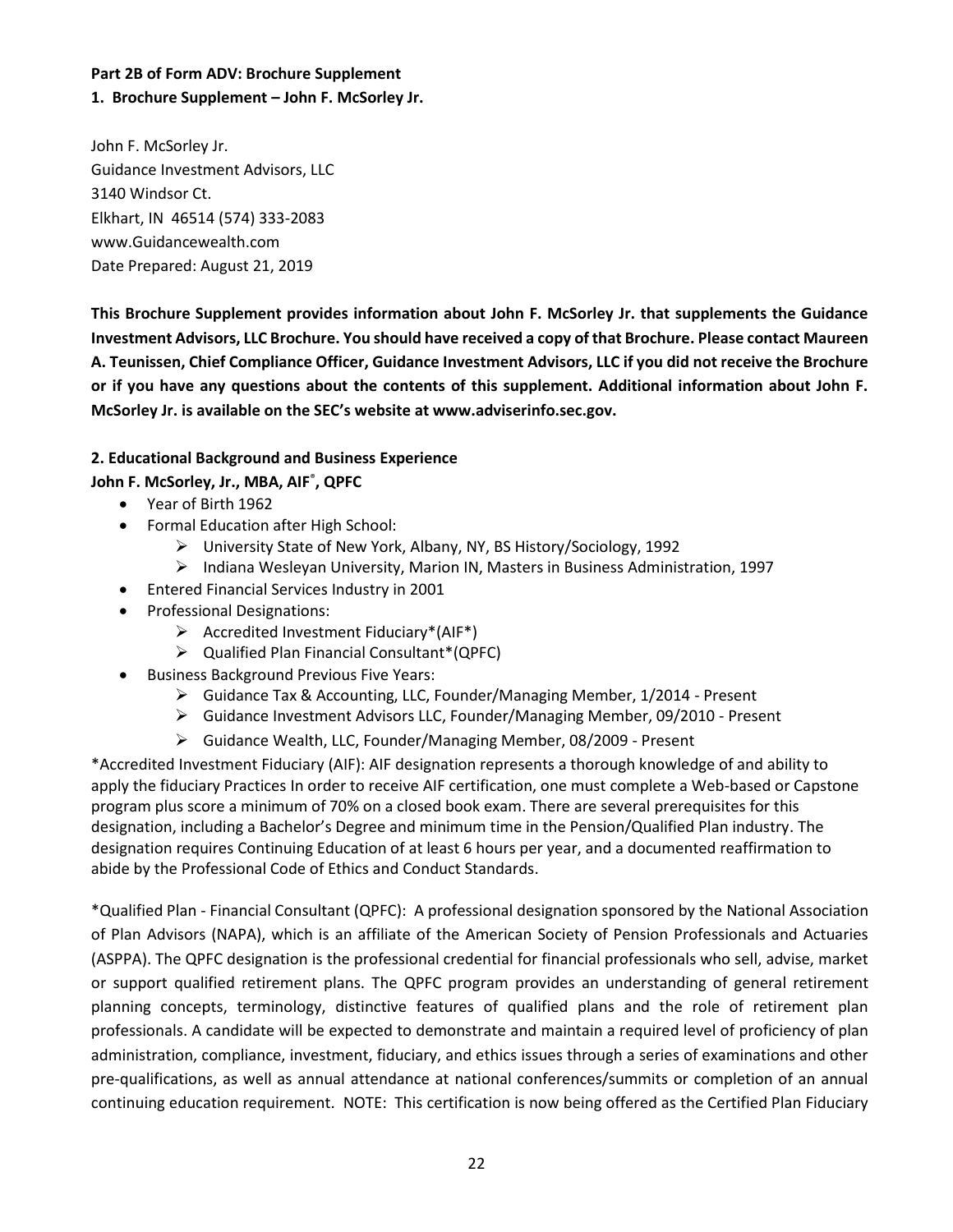Advisor or CPFA – however, those professionals who have previously held the QPFC designation have the choice of maintaining the QPFC designation or using the newer CPFA designation. )

#### **3. Disciplinary Information**

John McSorley has not been subject to any disciplinary actions.

#### **4. Other Business Activities**

In addition to his activities for Guidance Investment Advisors, LLC,

John McSorley is an owner of Guidance Wealth, LLC. Guidance Wealth, LLC is a wealth management and financial services firm founded in 2009 which operates as a DBA for Guidance Investment Advisors, LLC. Oversight of these services takes up approximately 10% of Mr. McSorley's work time.

John McSorley is also an owner of Guidance Tax & Accounting, LLC. Guidance Tax & Accounting is a tax planning and preparation firm founded in 2014. Guidance Tax & Accounting provides tax planning & preparation services for some GIA clients. Oversight of these services takes up less than 1% of Mr. McSorley's work time.

John McSorley is also a licensed insurance agent. He is licensed to sell life insurance, fixed annuities and indexed annuities. The form of compensation related to insurance sales is to be paid on a commission basis. This activity takes up less than 1% of Mr. McSorley's work time.

John McSorley serves as a volunteer Advisory Board Member for the national Ronald McDonald House Charities ("RMHC") Investment Program. He and the other advisory board members provide governance to the investment program and oversight of the independent investment advisor that provides investment recommendations to the advisory board of directors. Neither John nor Guidance provides investment management services to the board to mitigate conflicts of interest. This activity takes up approximately 8 hours per year of Mr. McSorley's time.

Mr. McSorley serves as a volunteer director for the Ronald McDonald House Charities of Michiana. He is a member of the investment committee, helping to define long term goals. Guidance has recused itself from providing investment management services to RMHC, mitigating any conflicts. This activity takes up approximately 4 hours per month.

#### **5. Additional Compensation**

John McSorley does not receive any additional compensation for providing advisory services other than that already disclosed.

#### **6. Supervision**

The work of John F. McSorley Jr. is supervised by Maureen A. Teunissen, Chief Compliance Officer, who may be contacted at (574) 333-2083.

Supervision of John F. McSorley is conducted as follows:

GIA maintains a Code of Ethics to which all Advisors must subscribe. The Code of Ethics provides for GIA and its Adviser Representatives to exercise its fiduciary duty to clients, to act in the best interest of the client, and to always place the client's interests first. GIA takes seriously its compliance and regulatory obligations and requires all staff and Advisors to comply with all applicable rules and regulations, as well as GIA's policies and procedures.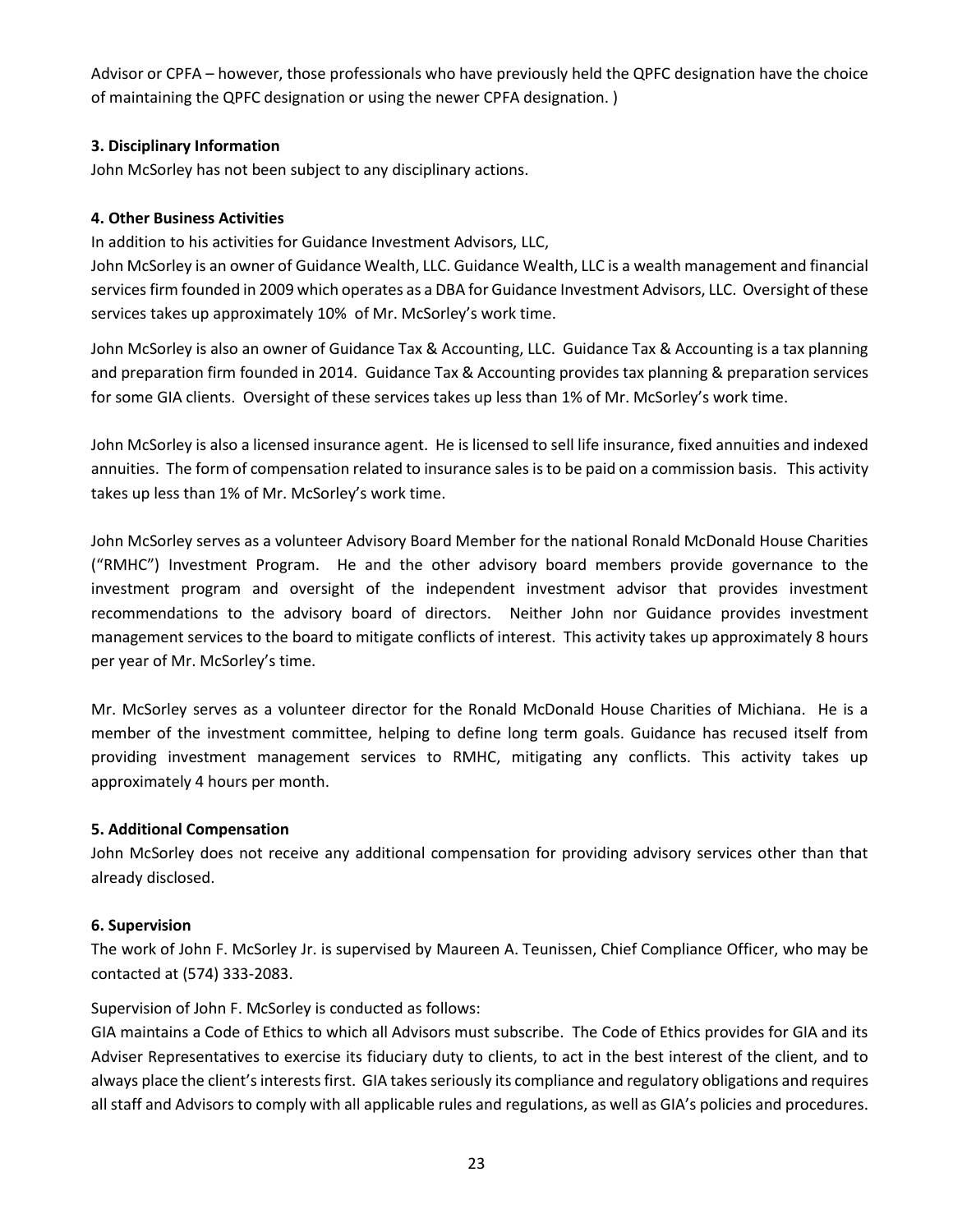Advisors are required, no less than annually, to attest to their compliance with the firm's compliance policies and procedures and to their understanding of the firm's Code of Ethics.

#### **7. Requirements for State-Registered Advisers**

GIA is a federally registered adviser and is not required to submit disclosures under this item.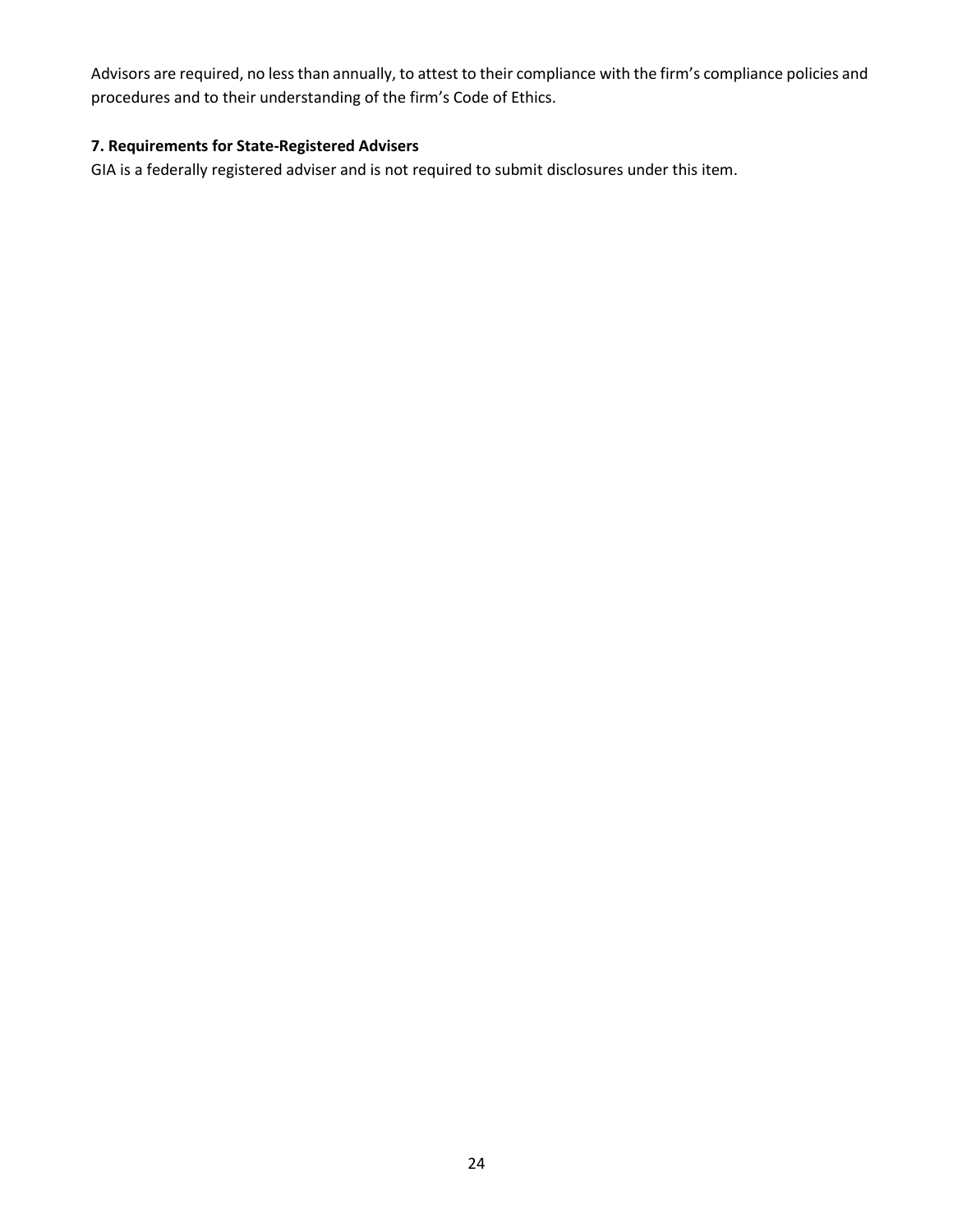# **Part 2B of Form ADV: Brochure Supplement**

#### **1. Brochure Supplement – Michael A. Griggs**

Michael A. Griggs Guidance Investment Advisors, LLC 3140 Windsor Ct. Elkhart, IN 46514 (574) 333-2083 www.Guidancewealth.com Date Prepared: August 21, 2019

**This Brochure Supplement provides information about Michael A. Griggs that supplements the Guidance Investment Advisors, LLC Brochure. You should have received a copy of that Brochure. Please contact Maureen A. Teunissen, Chief Compliance Officer, Guidance Investment Advisors, LLC if you did not receive the Brochure or if you have any questions about the contents of this supplement. Additional information about Michael A. Griggs is available on the SEC's website at www.adviserinfo.sec.gov.**

#### **2. Educational Background and Business Experience**

#### **Michael A. Griggs, LUTCF\***

- Year of Birth 1959
- Entered Financial Services Industry in 2002
- Professional Designations:
	- ➢ Life Underwriter Training Council Fellow (LUTCF\*)
- Business Background Previous Five Years:
	- ➢ Guidance Investment Advisors LLC, Financial Advisor, 09/2011 Present
	- ➢ Guidance Wealth, LLC, Partner/Financial Advisor, 05/2011 Present

\*Life Underwriter Training Council Fellow (LUTCF\*): professional designation sponsored by The American College and the National Association of Insurance and Financial Advisors (NAIFA). The LUTCF\* educational program includes required ethical training and five elective courses chosen from such topics as meeting client needs, serving personal markets, essentials of business insurance, annuities, long-term care, life insurance products, and retirement, investment, and estate planning. An LUTCF has studied the fundamental skills required for an insurance agent and must adhere to an ongoing ethical standard when serving clients. The designation is offered by The American College, a non-profit educator with an 84-year heritage and the highest level of accreditation, in association with the National Association of Insurance and Financial Advisors (NAIFA). Requires completion of a study program and passing the final exam. No prerequisite. No Continuing Education required.

#### **3. Disciplinary Information**

Michael Griggs has not been subject to any disciplinary actions.

#### **4. Other Business Activities**

**Michael Griggs** is a licensed insurance agent. He is licensed to sell life insurance, fixed annuities and indexed annuities. The form of compensation related to insurance sales is to be paid on a commission basis. This activity takes up less than 1% of Mr. Grigg's work time.

#### **5. Additional Compensation**

Michael Griggs does not receive any additional compensation for providing advisory services other than that already disclosed.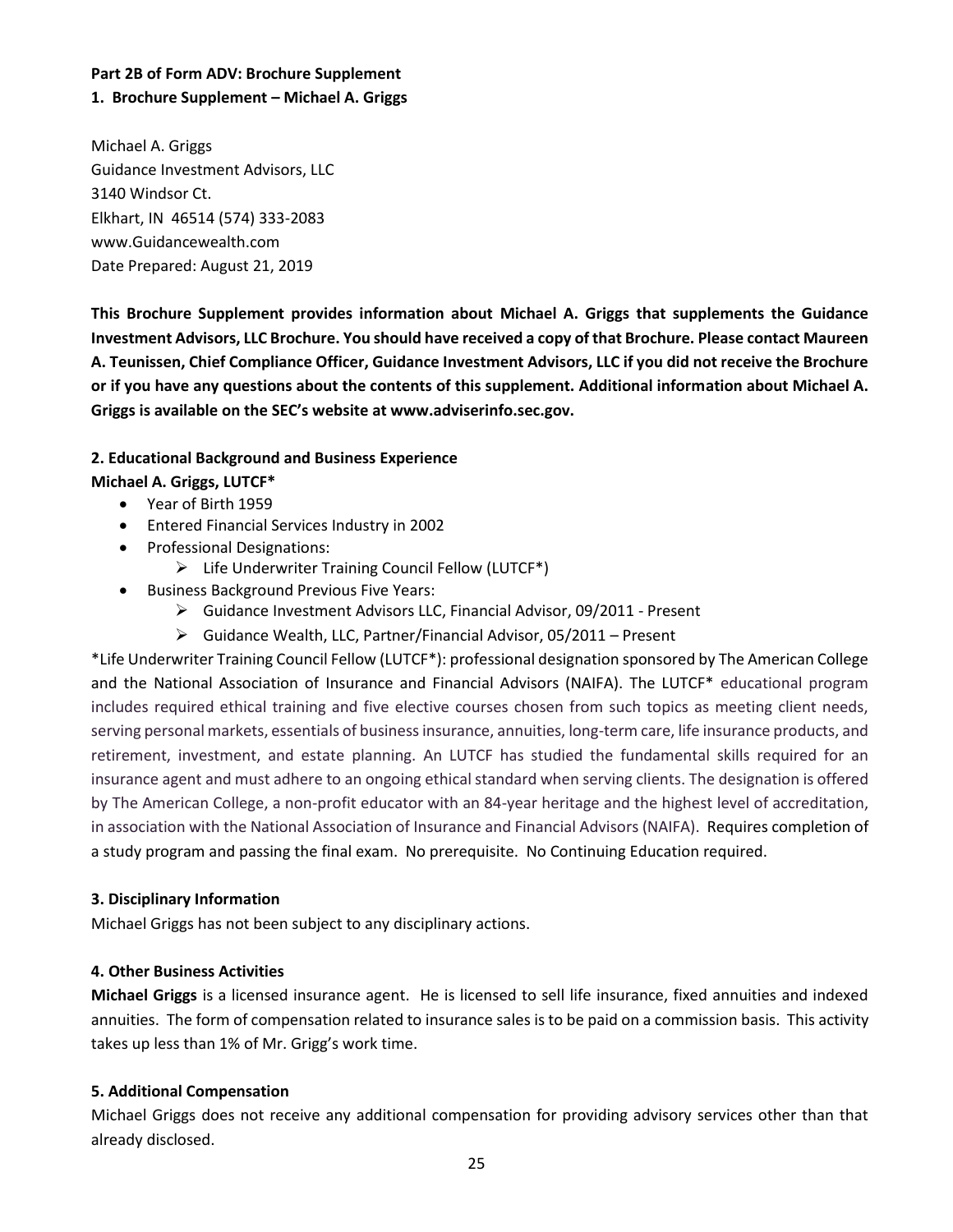#### **6. Supervision**

The work of Michael A. Griggs is supervised by Maureen A. Teunissen, Chief Compliance Officer, who may be contacted at (574) 333-2083.

Supervision of Michael A. Griggs is conducted as follows:

GIA maintains a Code of Ethics to which all Advisors must subscribe. The Code of Ethics provides for GIA and its Adviser Representatives to exercise its fiduciary duty to clients, to act in the best interest of the client, and to always place the client's interests first. GIA takes seriously its compliance and regulatory obligations and requires all staff and Advisors to comply with all applicable rules and regulations, as well as GIA's policies and procedures. Advisors are required, no less than annually, to attest to their compliance with the firm's compliance policies and procedures and to their understanding of the firm's Code of Ethics.

#### **7. Requirements for State-Registered Advisers**

GIA is a federally registered adviser and is not required to submit disclosures under this item.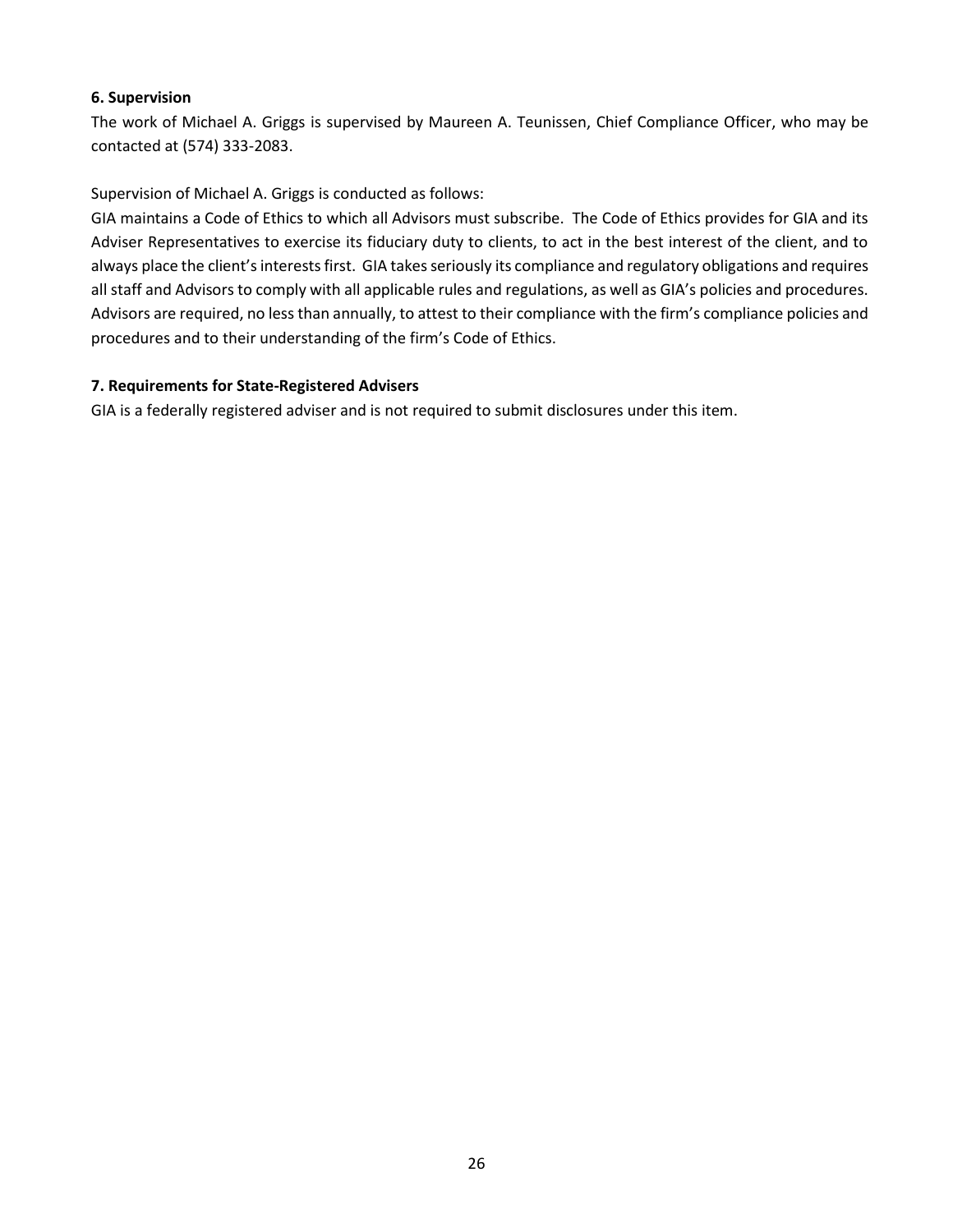#### **Part 2B of Form ADV: Brochure Supplement**

#### **1. Brochure Supplement – Bryan D. Focht**

Bryan D. Focht Guidance Investment Advisors, LLC 3140 Windsor Ct., Elkhart, IN 46514 (574) 333-2083 www.Guidancewealth.com Date Prepared: March 7, 2018

**This Brochure Supplement provides information about Bryan D. Focht that supplements the Guidance Investment Advisors, LLC Brochure. You should have received a copy of that Brochure. Please contact Maureen A. Teunissen, Chief Compliance Officer, Guidance Investment Advisors, LLC if you did not receive the Brochure or if you have any questions about the contents of this supplement. Additional information about Bryan D. Focht is available on the SEC's website at www.adviserinfo.sec.gov.**

#### **2. Educational Background and Business Experience**

- Year of Birth 1973
- Formal Education after High School:
	- ➢ Polk Community College, Winter Haven, FL, AA Business Administration and Accounting, 1992
	- ➢ Bethel College, Mishawaka, IN, BA in Secondary English Education, 1996
- Entered Financial Services Industry in 2007
- Professional Designations: EA IRS Enrolled Agent\*
- Business Background Previous Five Years:
	- ➢ Guidance Investment Advisors LLC, Operations Specialist, 08/2009 Present

\*Enrolled Agents (EAs) are federally-licensed tax practitioners who may represent taxpayers before the IRS when it comes to collections, audits and appeals. As authorized by the Department of Treasury's Circular 230 regulations, EAs are granted unlimited practice rights to represent taxpayers before IRS and are authorized to advise, represent, and prepare tax returns for individuals, partnerships, corporations, estates, trusts, and any entities with tax-reporting requirements.

#### **3. Disciplinary Information**

Bryan Focht has not been subject to any disciplinary actions.

#### **4. Other Business Activities**

In addition to his activities for Guidance Investment Advisors, LLC, Bryan Focht also completes tax returns for Guidance Tax and Accounting, LLC. This activity accounts for less than 10% of Mr. Focht's work time.

#### **5. Additional Compensation**

Bryan Focht does not receive any additional compensation for providing advisory services other than that already disclosed.

#### **6. Supervision**

The work of Bryan Focht is supervised by Maureen A. Teunissen, Chief Compliance Officer, who may be contacted at (574) 333-2083.

Supervision of Bryan Focht is conducted as follows:

GIA maintains a Code of Ethics to which all Advisors must subscribe. The Code of Ethics provides for GIA and its Adviser Representatives to exercise its fiduciary duty to clients, to act in the best interest of the client, and to always place the client's interests first. GIA takes seriously its compliance and regulatory obligations and requires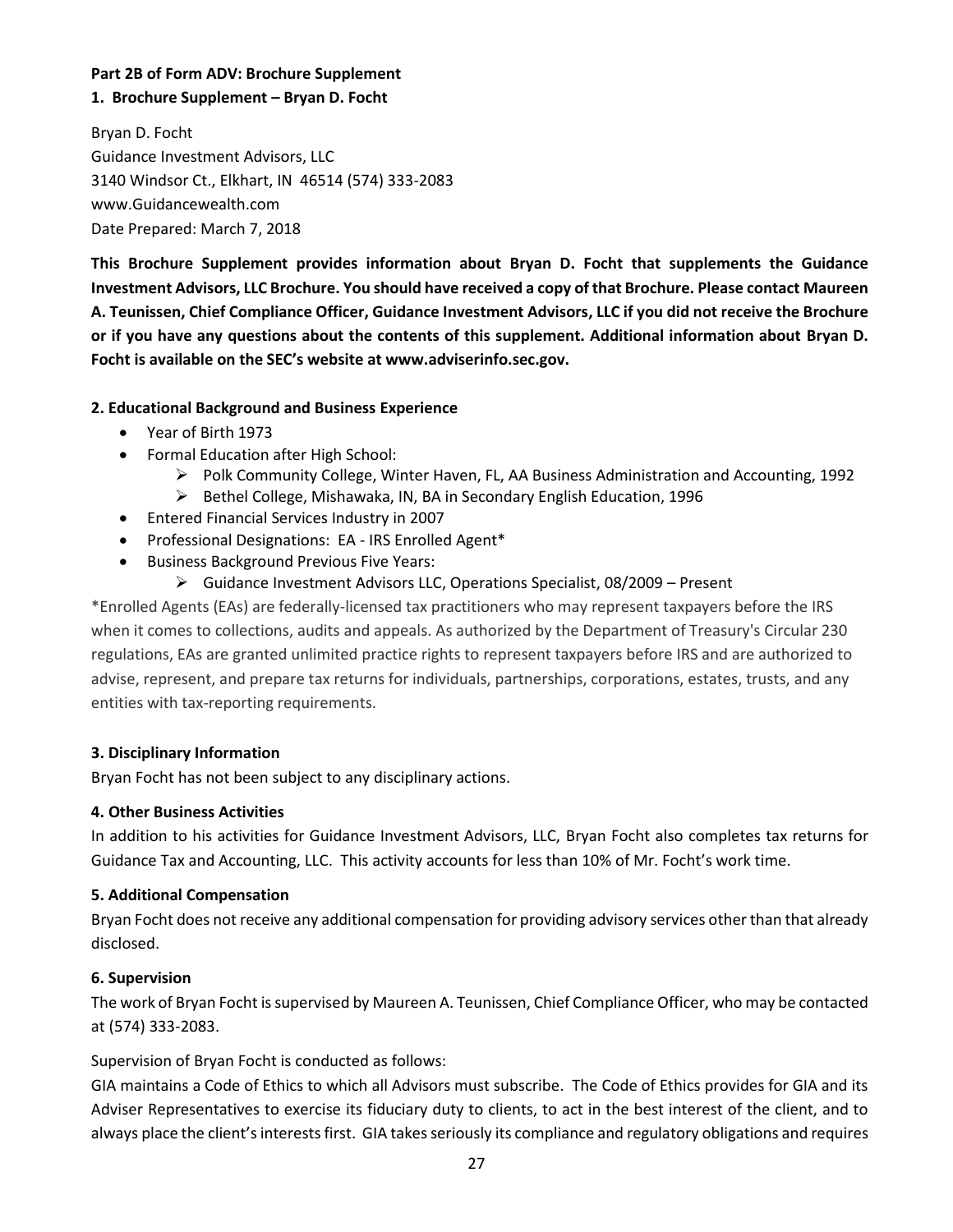all staff and Advisors to comply with all applicable rules and regulations, as well as GIA's policies and procedures. Advisors are required, no less than annually, to attest to their compliance with the firm's compliance policies and procedures and to their understanding of the firm's Code of Ethics.

# **7. Requirements for State-Registered Advisers**

GIA is a federally registered adviser and is not required to submit disclosures under this item.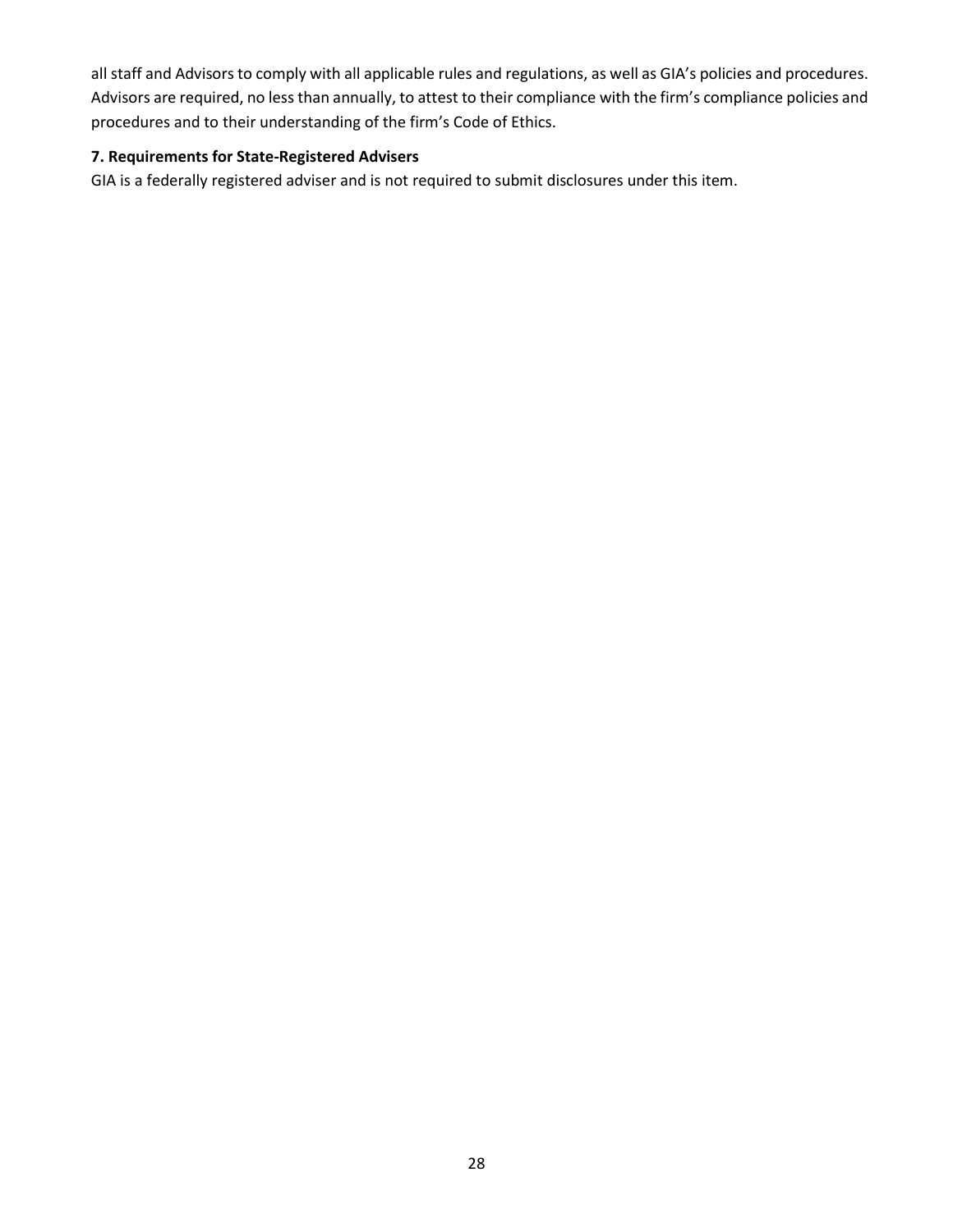#### **Part 2B of Form ADV: Brochure Supplement**

#### **1. Brochure Supplement – Maureen A. Teunissen**

Maureen A. Teunissen Guidance Investment Advisors, LLC 3140 Windsor Ct., Elkhart, IN 46514 (574) 333-2083 www.Guidancewealth.com Date Prepared: August 21, 2019

**This Brochure Supplement provides information about Maureen A. Teunissen that supplements the Guidance Investment Advisors, LLC Brochure. You should have received a copy of that Brochure. Please contact Maureen A. Teunissen, Chief Compliance Officer, Guidance Investment Advisors, LLC if you did not receive the Brochure or if you have any questions about the contents of this supplement. Additional information about Maureen A. Teunissen is available on the SEC's website at www.adviserinfo.sec.gov.**

#### **2. Educational Background and Business Experience**

- Year of Birth 1967
- Formal Education after High School:
	- ➢ Hope College, Holland, MI, BA Political Science, 1989
	- ➢ Thomas M. Cooley Law School, Lansing, MI, JD, 1994
- Entered Financial Services Industry in 2012
- Business Background Previous Five Years:
	- ➢ Guidance Investment Advisors LLC, Chief Compliance Officer, Director of Operations, Associate Advisor Representative 06/2017 – present
	- ➢ Guidance Investment Advisors LLC, Investment Adviser Representative 11/2017 present
	- ➢ Everence Trust Company, Director of Trust and Estate Administration, Director of Trust Operations, Financial Services Account Representative 03/2012 – 06/2017

#### **3. Disciplinary Information**

Maureen Teunissen has not been subject to any disciplinary actions.

#### **4. Other Business Activities**

In addition to her activities for Guidance Investment Advisors, LLC, Maureen Teunissen completes the bookkeeping for her husband's sole proprietorship outside of normal business hours. This activity accounts for less than 1% of Mrs. Teunissen's work time.

#### **5. Additional Compensation**

Maureen Teunissen does not receive any additional compensation for providing advisory services other than that already disclosed.

#### **6. Supervision**

The work of Maureen Teunissen is supervised by John McSorley, Jr., Managing Partner, who may be contacted at (574) 333-2083.

Supervision of Maureen Teunissen is conducted as follows:

GIA maintains a Code of Ethics to which all Advisors must subscribe. The Code of Ethics provides for GIA and its Adviser Representatives to exercise its fiduciary duty to clients, to act in the best interest of the client, and to always place the client's interests first. GIA takes seriously its compliance and regulatory obligations and requires